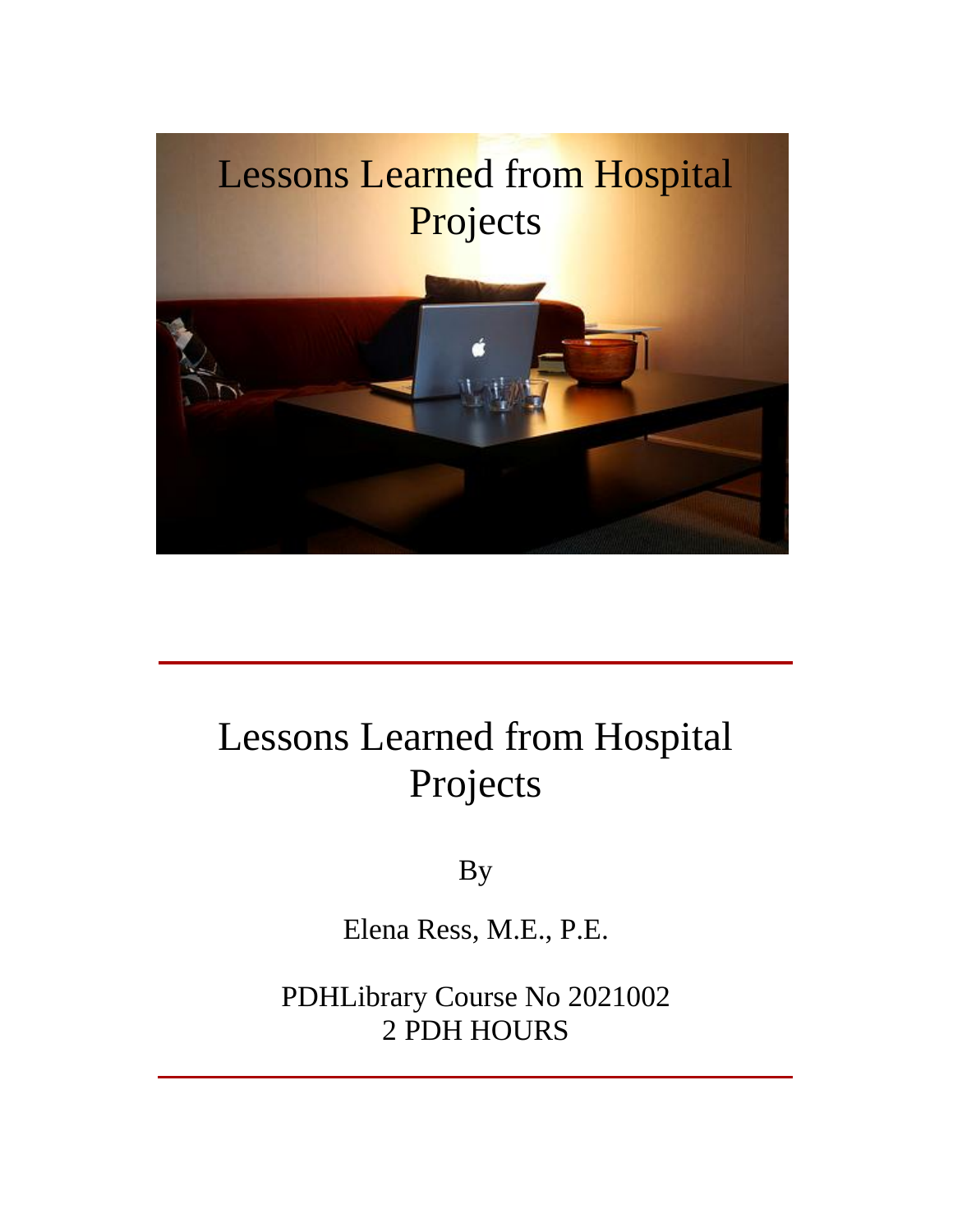### **LESSONS LEARNED FROM HOSPITAL PROJECTS**

by Elena Ress, P.E.

# **Objective**

The objective of this course is to share lessons learned in hospital projects. Many of these lessons can be transferred to other types of design and construction projects. Below are some ï**Objective**<br>The objective of this course is to share lessons le<br>lessons can be transferred to other types of desig<br>of the topics that are covered in this lesson: *to to**to**fortative**of this course is to share lessons learned in hospital projects. Man**ons can be transferred to other types of design and construction projects. Be**be topics that are covered in this lesson:* ï**c** of the topics that are covered in this lesson:<br>
• *Ductwork restriction*<br>
• *What to watch out for if the electric utility replaces a transformer*<br>
• *Duct and space pressurization*<br>
• *Conflicts between different auth* 

- *Ductwork restriction*
- 
- *Duct and space pressurization* • Ductwork restri<br>• What to watch c<br>• Duct and space<br>• Conflicts betwee<br>• Limited above-c<br>• Asbestos • *Ductwork restriction*<br>• *What to watch out for if ti*<br>• *Duct and space pressuriz*<br>• *Conflicts between differer*<br>• *Limited above-ceiling space Asbestos*<br>• *Flood plain issues*
- *Conflicts between dif erent authorities having jurisdiction* • *Sand Liferand Space pressurization*<br>• *Conflicts between different auth*<br>• *Limited above-ceiling space iss*<br>• *Asbestos*<br>• *Flood plain issues*<br>• *Sanitary pipe replacement* • *Conflicts between di*<br>• *Conflicts between di*<br>• *Limited above-ceilir*<br>• *Asbestos*<br>• *Curb heights*<br>• *Curb heights*
- 
- 
- 
- 
- 
- Conflicts between alfferent authorities having fun<br>• Limited above-ceiling space issues<br>• Asbestos<br>• Flood plain issues<br>• Sanitary pipe replacement<br>• Curb heights<br>• How to appropriately set up a filter fan unit • *Limited above-cetting space issues*<br>• *Asbestos*<br>• *Flood plain issues*<br>• *Sanitary pipe replacement*<br>• *Curb heights*<br>• *How to appropriately set up a filter fan t*<br>• *Limitations to meet current codes* • *Flood plain issues*<br>• *Flood plain issues*<br>• *Sanitary pipe replacement*<br>• *Curb heights*<br>• *How to appropriately set up*<br>• *Limitations to meet current*<br>• *Forecasting outages*
- 
- 
- *Like-for-like replacements*

#### **Introduction**

Although it is easier to remember the lessons you learn through your own mistakes and life lessons, it is less painful to learn from others' mistakes and challenges. Pain is often an effective teacher.

This course is an opportunity for you to learn important lessons of design and construction without the pain. The following stories come from hospital projects, but most of the lessons can be helpful when designing and constructing other types of projects.

#### **Lesson 1 - Ductwork Restriction**

#### Scenario

At the beginning of air handling unit replacement projects, I typically hired a test and balance ginning of air handling unit replacement projects, I typically hired a test and balance<br>
becument the current conditions of the air handling unit and the ductwork system.<br>
articular project, my job was to replace two large firm to document the current conditions of the air handling unit and the ductwork system. For one particular project, my job was to replace two large air handling units that served multiple operating rooms in a large hospital.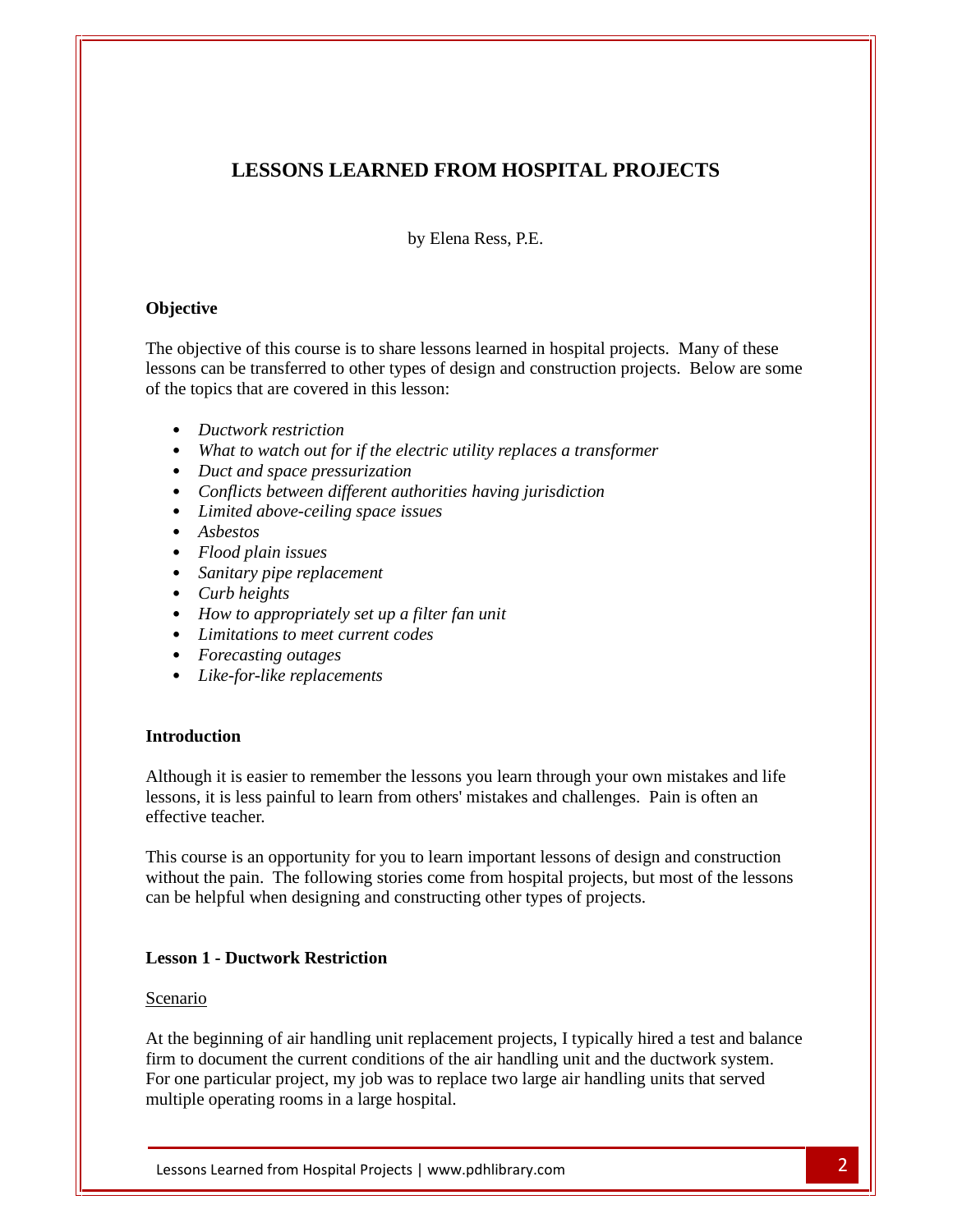The original air handling unit fans were running in the service factor (slightly more horsepower than the design for the motor) in order to provide the code-minimum required air changes in the operating rooms. The vertical space in the room was constrained by room height, air handling unit height and the height of the ductwork. Based on the preliminary test and balance report, the units were running at a very high total static pressure. The extremely high external static pressure (the static pressure through the ductwork only), was the reason for increased total static pressure. The system was originally designed to be a higher pressure system. The ductwork was oval, which is typical of higher pressure systems.

In order to find the source of the high duct static pressure, I asked the test and balance company to measure the static pressure leaving the air handling unit and measure the static pressure in the ductwork after it left the room. They also measured the static pressure before the ductwork turned up to the floor above. In hindsight, I wish that I had met the test and balance team at the site when they were troublehooting the source of the high static pressure. Based on the information in the report, it appeared that a duct silencer just on the other side of the wall of the mechanical room caused the problem.

I decided that it would be best to remove the silencer since it was over a warehouse space where noise would not be an issue. I also sized the fans such that there would be extra air flow available for a future build-out of a shelled operating room. Even then, I expected that the fans would still have a little bit of remaining capacity.

During demolition, the contractor noticed a strange ductwork connection to the existing air handling unit. The air handling unit had a notch cut out of the top of it and the ductwork was very wide, but very short. This was the reason for the high static pressure. With all of the additional fan power that I had available, I told the contractor to proceed and make the transition as smooth as possible. I re-ran my calculations and was not worried. The ductwork had been designed for a high static pressure and the air handling unit had been built for high static.

When it was time to start-up the unit, the unit kept tripping off due to high static pressure. It was determined that the controls contractor set up the high and low static limits for a low number. The setting was adjusted closer to the limit of the ductwork, but the unit still couldn't ramp up to the design air flow.

 Learned from Hospital Projects <sup>|</sup> www.pdhlibrary.com <sup>3</sup> Air valves had been installed in the supply and return ducts to the spaces. It seemed as though the air valves were closing and causing restriction. This was the first time that the controls contractor had controlled this type of air valve. It was determined that the parameters had not been entered correctly. With help from the air valve manufacturer, the issue was resolved. The air flow to spaces improved, but the total static was higher and the air flow was lower than expected. Even though there was still motor horsepower capacity available at the fans, the pressure at the outlet of the air handling unit was nearing the pressure rating of the ductwork. The restriction at the outlet of the unit was determined to be the issue.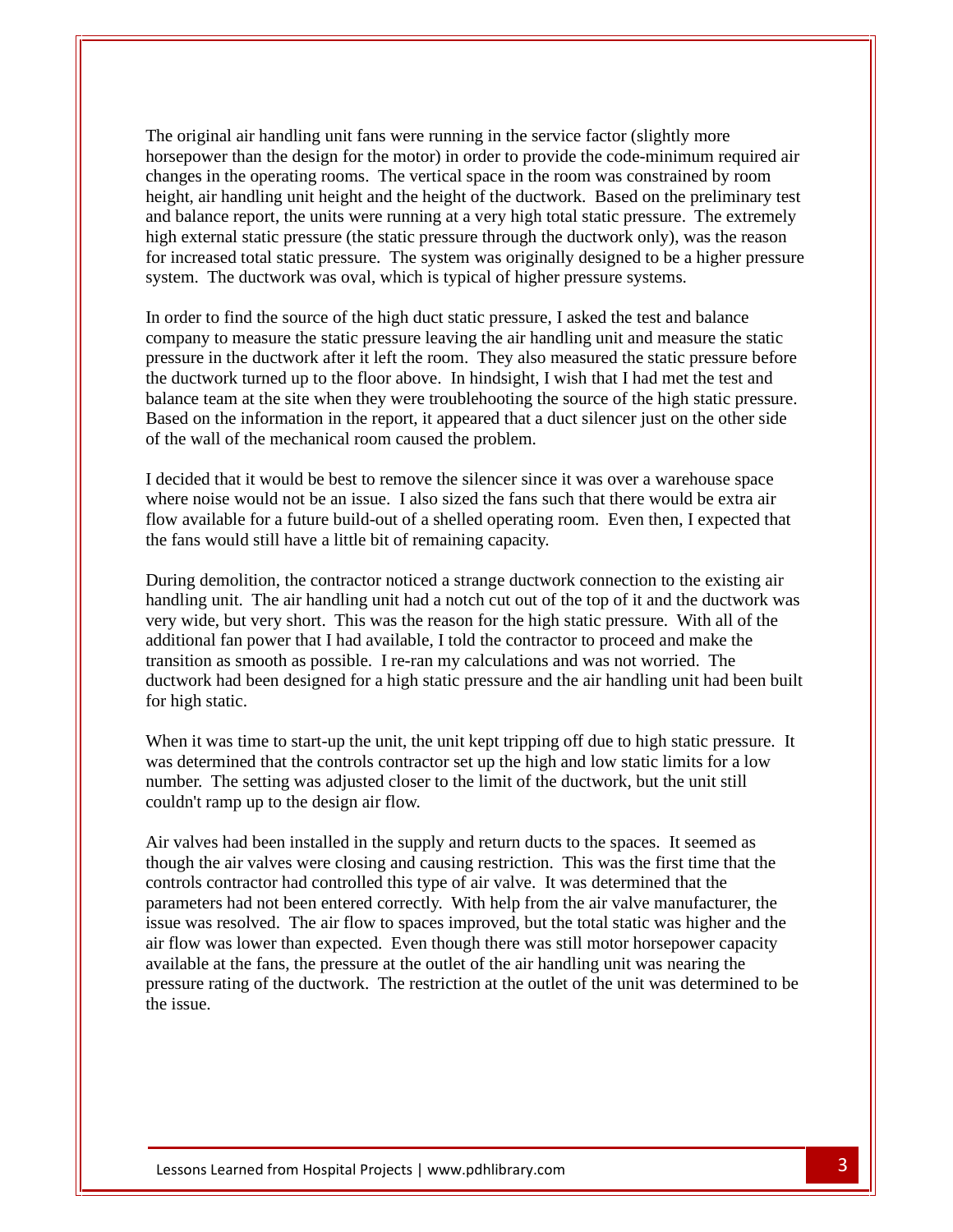Everyone on the team huddled together to brainstorm ideas to resolve the problem. Some solutions would have required a substantially longer outage of an already long outage for the hospital. The physical constraints of the space limited the options for resolving the issue. Finally, the mechanical contractor had an idea that we could test. He proposed cutting a hole in the side of the discharge plenum and running a round duct from the side of the unit to the main ductwork leaving the room, in order to bypass some of the air around the restriction. They installed a temporary flex duct to see the effect of the proposed solution. The flex duct was limited by a lower pressure threshold, but through extrapolation, it looked like it would give enough pressure relief.

The parts were ordered and the new duct was installed. The air handling unit was finally able to ramp up to the current design air flow. Since duct leakage reduced the air flow to the spaces the air handling unit was required to run a little over the design air flow to provide adequate air flow to the spaces. *Understand the source and the spaces.*<br> *understand the spaces.*<br> **Son 1 Lessons Learned**<br> **Understand the source of the constriction.** 

#### *Lesson 1 Lessons Learned*

- - *Retest the pressure at various locations to ensure the source of the Understand the source of the constriction.*<br>
	<sup>◦</sup> Retest the pressure at various locations<br>
	constriction.
- *Do notbe afraid to meet the test and balance team on site to see what is measured.* **The** *inderstand the source of the constriction.*<br> **i** *Retest the pressure at various locations to ensure the source of the constriction.*<br> *Po not be afraid to meet the test and balance team on site to see Thinka Thinka Thinka Constriction. Constriction. Point to <i>te afraid to meet the test and balance team on site to s**measured. The time invested up front may save future frustre* **<b>***Think outside the bo*
- 
- *Don't easily dismiss the concerns of others. Not only double-check the concerns Pourself in the pressure at various tocations to ensure the source of t*<br> *yourstriction.*<br> *Do not be afraid to meet the test and balance team on site to see<br>
measured. The time invested up front may save future frustrat readom be a praia to meet the test and balance ted*<br>*reasured. The time invested up front may save*<br>**•** Think outside the box to try to address impossible si<br>**•** Don't easily dismiss the concerns of others. Not only<br>yours
- *Check parameters for constant or variable air volume boxes. Compare air flow*
- *Build in extra time to the schedule ifdealing with unfamiliar equipment.*

#### **Lesson 2 – Electric Utility Replaces Transformer**

#### Scenario

My team designed a lot of projects for a hospital. The electrical engineer maintained a thorough electrical one-line diagram of the electrical system. He added the information for each new project to a composite one-line diagram he had been creating of the entire facility.

For each project, he obtained a utility fault letter indicating the available fault current at the utility transformer. Usually, the available fault was the same from letter to letter, but the code required a letter dated within the past 12 months, so he would request a new letter from the utility annually.

utility representative informed him that the electric utility changed the entrance utility Implementative informal fault. The available fault current is used to select appropriately<br>trical switchgear. He contacted the utility to find out why the number changed. The<br>presentative informed him that the electric uti For this one project, when he requested the utility fault letter, he obtained a letter with a significantly higher available fault. The available fault current is used to select appropriately rated electrical switchgear. He contacted the utility to find out why the number changed. The transformer within the past year. The new transformer had a higher efficiency than the old one, which would allow more fault current to pass through the transformer to the building switchgear.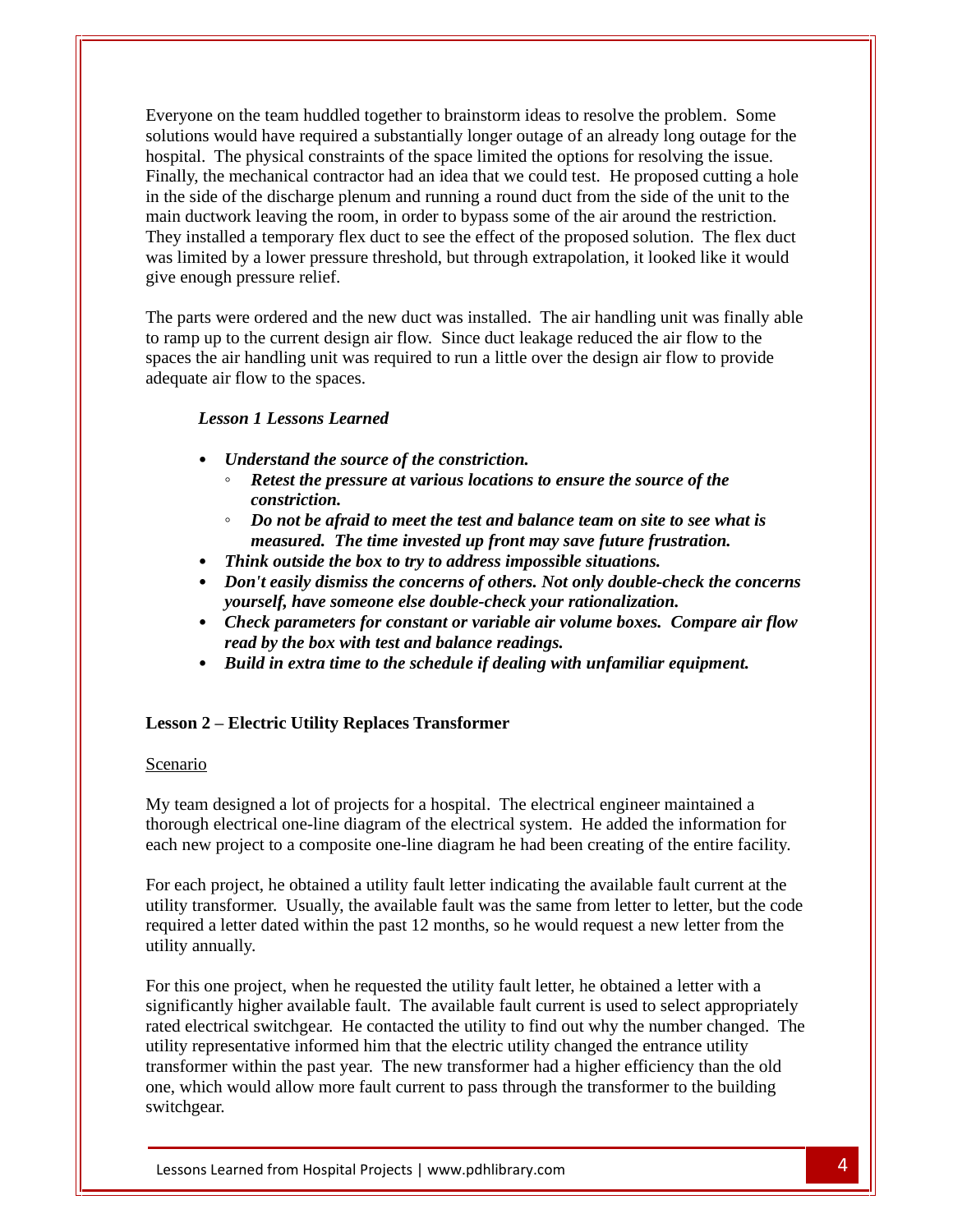At that time, there was another project that we had designed in construction. The electrical engineer re-ran the calculations in his fault study to see the impact of the new available fault current to the project under construction and to the rest of the infrastructure that had been documented in the composite one-line diagram.

One of the panels involved with the project under construction was now underrated and needed to be replaced. Other panels shown on the composite one-line diagram were also now underrated. Much of the rest of the facility had not been documented in the one-line diagram, so a study of the entire facility was now required.

Since the new transformer was more efficient, the available fault was now higher, requiring panels that have a higher amp interrupting capacity (AIC). The study of the entire facility identified ten underrated panels that needed to be replaced. This was an expensive impact! The ripple effect from a transformer failure was significant.

#### *Lesson 2 Lessons Learned*

- *Design and install electrical panels with additional margin between the amp i*<br>*independent of <i>the capacity capacity capacity capacity capacity capacity of the panels with additional margin between the amdinate <i>interrupting capacity of the panel and the available fault at th Posson 2 Lesson:*<br> **•** *Design and interrupting*<br> **•** *When a transpossible.* • Design and install electrical panels with a<br>interrupting capacity of the panel and the<br>When a transformer needs to be replaced,<br>possible.<br>If a transformer needs to be replaced, plan<br>including all downstream equipment.
- *When a transformer needs to be replaced, try to replace it like-for-like, if*
- *If a transformer needs to be replaced, plan to conduct a new fault study*
- *Maintain a composite one-line diagram for the facility and a fault study. Facilities should require new consultants to modify the master.*

#### **Lesson 3 – Space Pressurization**

#### Scenario

Hospitals are more sensitive to space pressurization requirements than most other types of spaces. But like other types of buildings, the tightness of construction impacts pressurization. In general, the tightness of construction will impact how much more outside air is required (compared to exhaust air) to maintain a positively pressurized building.

The same is true for individual spaces. One of the most important spaces to maintain negative pressure in a hospital is an airborne infection isolation (AII) room. These are spaces where patients with airborne infections such as tuberculosis are placed. The gold standard for designing an isolation room is to provide an anteroom between the patient room and the corridor. This helps maintain negative pressure between the isolation room and the corridor even when the door is momentarily opened. Otherwise, the pressure will neutralize when the door is opened to allow healthcare workers to come into or leave the room. If only one door to the anteroom is open at a time, the anteroom provides an additional layer of protection from germ transmission.

eroom is open at a time, the anteroom provides an additional layer of protection<br>n transmission.<br>er the room is, the more differential between supply and exhaust is required. The<br>irflow drives the air change rate calculati The leakier the room is, the more differential between supply and exhaust is required. The exhaust airflow drives the air change rate calculation, so the exhaust fan will be sized to provide the air flow required to maintain the code-required air change rate. If the room is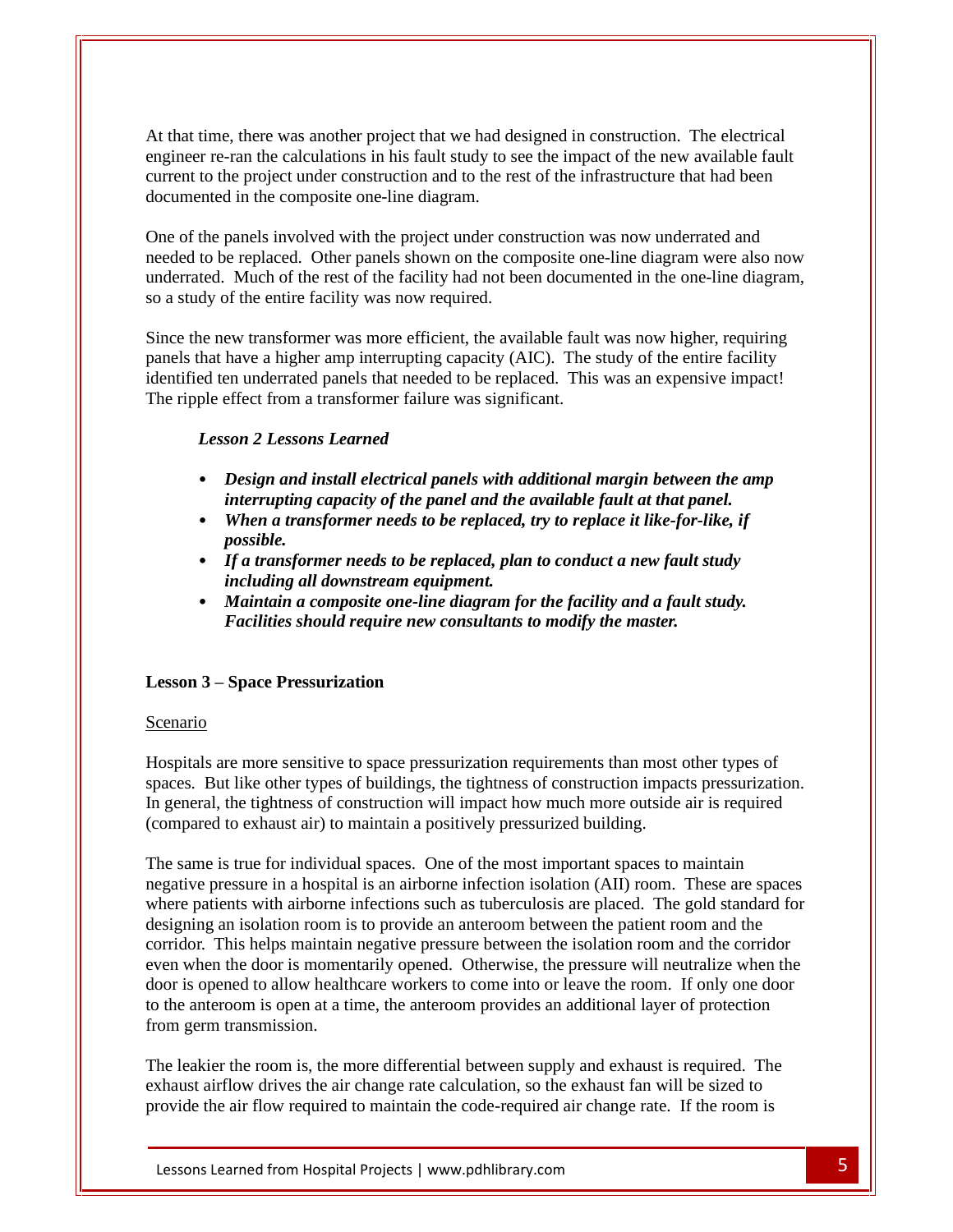leaky, additional exhaust or less supply airwill be required. The exhaust system will not likely have too much additional capacity available, so the easy solution is to reduce the supply air flow. The potential problem with reducing the supply air flow is that the space may become warm in the hot months. In the worst case, the supply air flow may need to be eliminated in order to maintain the pressure differential, which is not an option.

Having a hard ceiling and continuing the walls to the deck (to the floor above or to the roof) are architectural characteristics that are important in making a tight space. Lab grade (washable) ceilings may be allowable by code, but once the seal is broken for someone to gain access above the ceiling, it is almost never resealed. This will make the space leakier once the test and balance agent has left, causing pressurization problems down the road. ï

If all else fails, the use of door-sweeps or weather-stripping can also help tighten the construction.

#### *Lesson 3 Lessons Learned*

- *For new construction, encourage the architect to design the spaces with pressure requirements by using hard ceilings and/or walls extended to the deck.* <sup>ï</sup>
- *For renovations, check the tightness of spaces with pressure requirements during the design phase. Include measures to seal the spaces in the design, if Lesson 3 Lesson*<br>• For new con<br>pressure req<br>• For renovat.<br>during the d<br>needed. *Oversize For new construction, encourage the architect to design the*<br> *Our increasure requirements by using hard ceilings and/or walls ex*<br> *Oversize the design phase. Include measures to seal the spaces*<br> *Oversize the* **Pressure require**<br> **well sealed.**<br> **wellange the exhange of the exhange of the exhange of the exhange of the exhange of the sealed.**<br> **well sealed.**
- 
- *Monitor construction to ensure that the walls and ceiling of sensitive spaces are*
- *Monitor construction of exterior construction to ensure that the envelope (building exterior) is well sealed. Stress the importance of a tight envelope with the architect so that he or she can provide additional attention to those details of construction.*

#### **Lesson 4 – Outage Forecasting**

#### Scenario

Hospitals are very sensitive to outages and construction delays. Every day that an operating room is not available causes the loss of tens of thousands of dollars of revenue. During times of high occupancy, every day that a patient room is unavailable, costs the hospital thousands of dollars in lost revenue. Additionally, the health of those who required care are put at risk. Kitchens are also a critical service of the hospital. If a kitchen ever needs to be shut down, a temporary kitchen must be set up since closing the food service department of a hospital is not an option. Renting and hooking up a temporary, modular kitchen, is expensive and aggravating for the kitchen staff. Designing and obtaining local jurisdiction approval of the temporary kitchen is time consuming, in addition to the time required for the delivery and setup of the modular kitchen.

Hospital CEOs must forecast revenue for the following year. If an unforesceen construction he modular kitchen.<br>
CEOs must forecast revenue for the following year. If an unforesceen construction<br>
gnificantly impacts availability of hospital spaces, the financial impact can be<br>
s.<br>
Learned from Hospital Projects | project significantly impacts availability of hospital spaces, the financial impact can be enormous.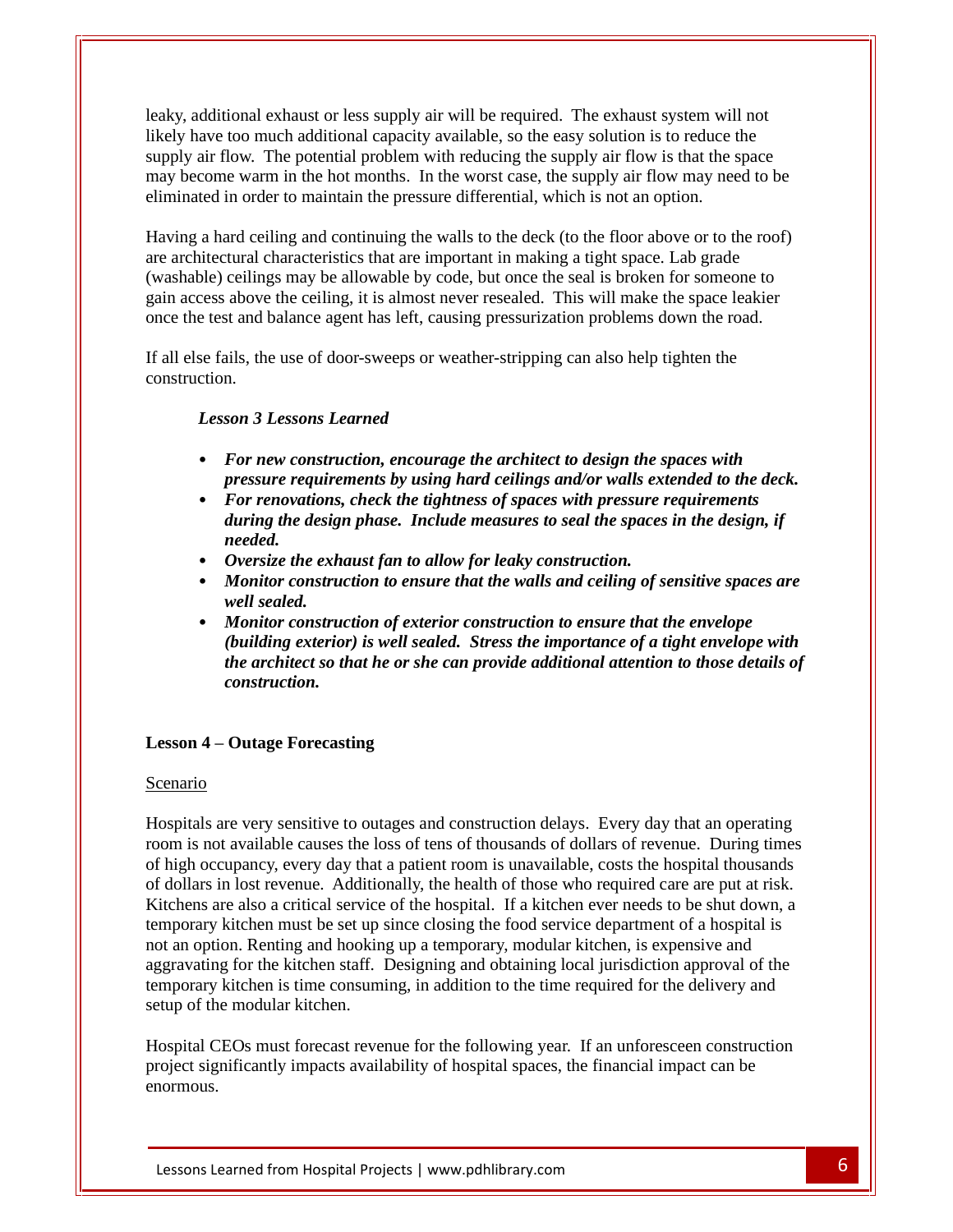During one construction project that impacted the operating rooms, the constant air volume boxes were supposed to be replaced with air valves. Due to the critical nature of the operating rooms and the congested above-ceiling space, pre-construction field investigation was nearly impossible. Once the ceilings were opened to make the replacements, it was discovered that the new air valves could not easily be installed in the existing locations. In some areas, the additional length of the air valves caused problems. In other areas, the width caused conflict. Other existing constant air volume boxes were trapped above other services that were installed under them. This doubled the outage duration.

#### *Lesson 4 Lessons Learned*

- *Donít replace constant air volume boxes in crowded ceilings unless you can field-verify the fit ahead of time. Repairs or retrofits of the controls are a less* re installed under the<br>*Lesson 4 Lessons Le<br>• Don't replace colfield-verify the fit<br><i>risky option*.
- *Always plan for something to go wrong in forecasting outage durations; build in a sensible contingency.*

#### **Lesson <sup>5</sup> <sup>ñ</sup> Pressure Requirements for Air Valves**

#### Scenario

It is common practice to install air valves on the supply and return and/or exhaust to and from rooms with critical pressure requirements such as operating rooms, isolation rooms and pharmacy compounding clean rooms.

During an upgrade project for some isolation rooms, the scope of the project was to replace the constant air volume boxes with air valves and add air valves to the exhaust with a new hazardous exhaust fan.

As we found during the post-test and balance, the supply ductwork was significantly leaky, which reduced the pressure in the supply ductwork. This is not a good situation for an air valve that requires more air pressure than a constant air volume box. Even a low pressure air valve will require at least 0.3" water gauge (w.g.) across the air valve. Standard air valves valve that requires more air pressure than a constant air volume box. Even a low pressure air valve will require at least 0.3<sup>°</sup> water gauge (w.g.) across the air valve. Standard air valves require a minimum of 0.6<sup>°</sup> w.g. controls will show that the air valve is satisfied and providing the design air flow even though require a mi<br>controls wil<br>it isn't.

In addition to the existing supply duct being leaky, the existing exhaust ductwork was leaky. Also, the room was leaky. The walls didn't extend to the deck; they stopped just above the ceiling. This created a case where the exhaust requirement at the fan was much higher than the design value. The exhaust fan needed to be resheaved in order to handle the additional air flow.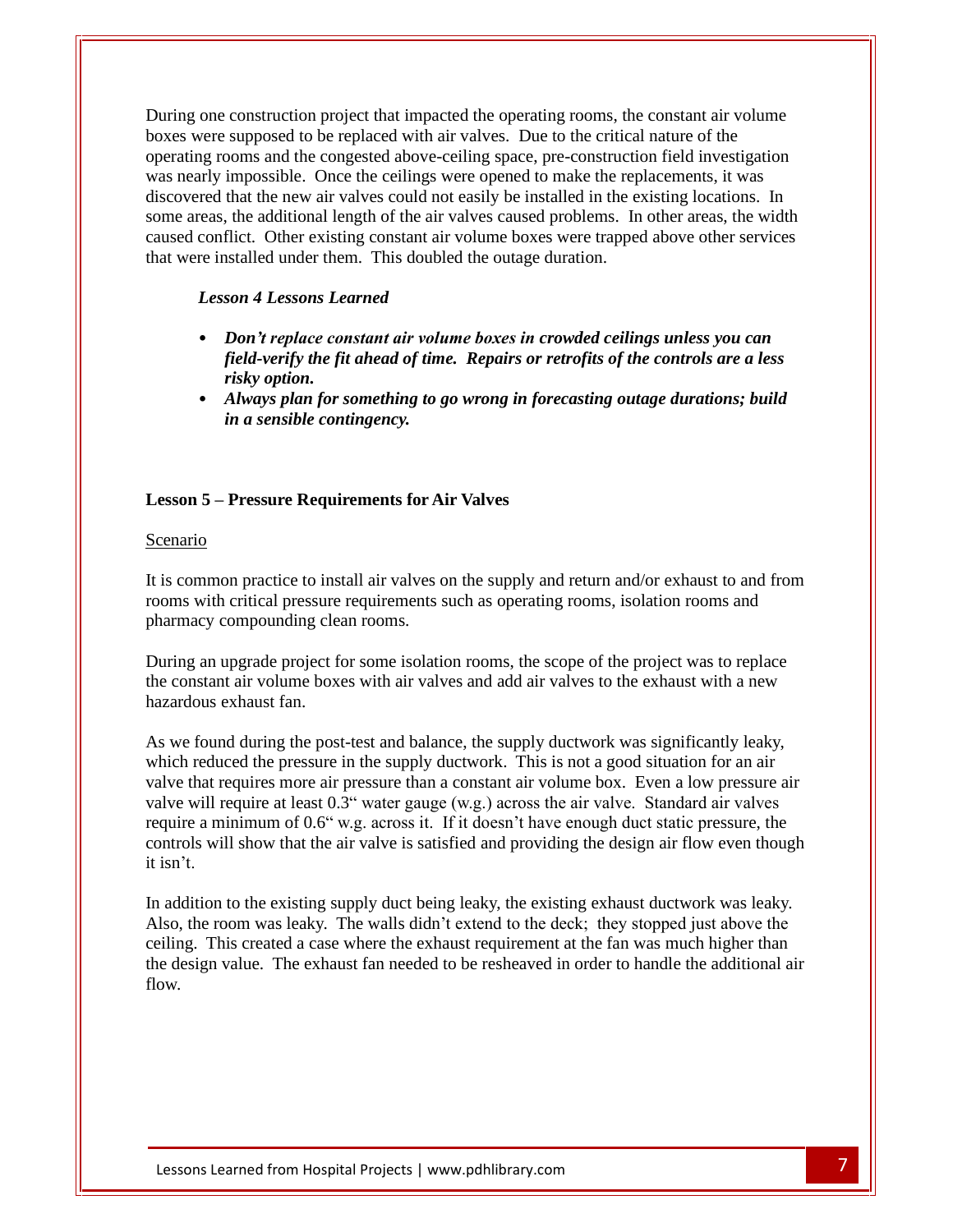#### *Lesson 5 Lessons Learned*

- *Train the maintenance staff to look at the pressure drop on the controls system in addition to the actual air flow to confirm that the air valve is operating at Lesson 5 Lessons Learned*<br>• Train the maintenance<br>in addition to the actudes<br>design conditions.
- *If you are planning to use air valves, pre-test the available duct static pressure at the location of the proposed installation. Select the air valve accordingly or f* you are planning to use air valves, pre-test the available duct static pressure<br>*at the location of the proposed installation. Select the air valve accordingly or*<br>select a constant air volume box that will operate at *w addition to the actual air jiow to conjirm that the air valve is operating at*<br>design conditions.<br>• If you are planning to use air valves, pre-test the available duct static pressur<br>at the location of the proposed ins *Pre-test the available*<br> *Pre-test the available*<br> *Pre-test the available*<br> *duction of the proposed installation. Select the air*<br> *select a constant air volume box that will operate at the available<br> Pre-test <i>ductwo*
- *Design exhaust fans for spaces requiring negative pressure in existing buildings*
- 
- *Select exhaust fans and associated motors at no more than 85%-90% of rated capacity.*

#### **Lesson 6 – Sanitary Piping Replacement**

#### Scenario

Once a hospital becomes about 40 years old, the frequency of sanitary failures gets everyone's attention. Sanitary failures above kitchens or operating rooms are usually the last straw that encourages the management to start a sanitary piping replacement project. Mitigating liability becomes paramount.

There are issues with waiting too long to do a wholesale replacement project. In one facility, the cost and disruption associated with replacing all of the underground piping was too much. Lining the underground piping was selected instead. In the process of lining the pipe, the machine was caught on imperfections in the failing piping and got stuck. A long, unplanned outage ensued to dig down to the pipe to remove the lining equipment and replace the broken section. The pipe was several feet below the surface of the floor, so shoring of the excavation was required. This was not a quick fix. The unplanned outage impacted facility operations for weeks.

Leaks in sanitary piping above the kitchen are particularly painful. The kitchen must be completely shut down. Alternative plans for providing food to the patients must be put in place. Bringing in a temporary kitchen and getting it approved by the authority having jurisdiction takes time. In this case, the local building department and the state had to approve the project. Temporary kitchen rentals are fairly expensive, but for a long outage, they are a necessity.

piping of a renovated bathroom (even if the piping is at the end of its life) will save the the sanitary piping. On the other hand, if you are renovating a bathroom, replace<br>try piping while you have the walls open. The incremental cost of replacing the<br>a renovated bathroom (even if the piping is at the end of it In order to replace the sanitary piping in a patient bathroom, the fixtures must be removed and a couple of walls need to be cut open to access the piping. If the fixtures are relatively old, plan to replace the fixtures since you have to pay for the labor for installation anyway. If the finishes in the bathroom are relatively old, consider renovating the bathrooms while replacing the sanitary piping. On the other hand, if you are renovating a bathroom, replace the sanitary piping while you have the walls open. The incremental cost of replacing the facility in the long run. Unplanned outages, infection risk and bad patient experience due to a sanitary riser failure can be very expensive. In addition, finishes for a newly renovated space facility in the long run. Unplanned outages, infection risk and bad patient experience due t<br>sanitary riser failure can be very expensive. In addition, finishes for a newly renovated spa<br>won't have to be torn apart and red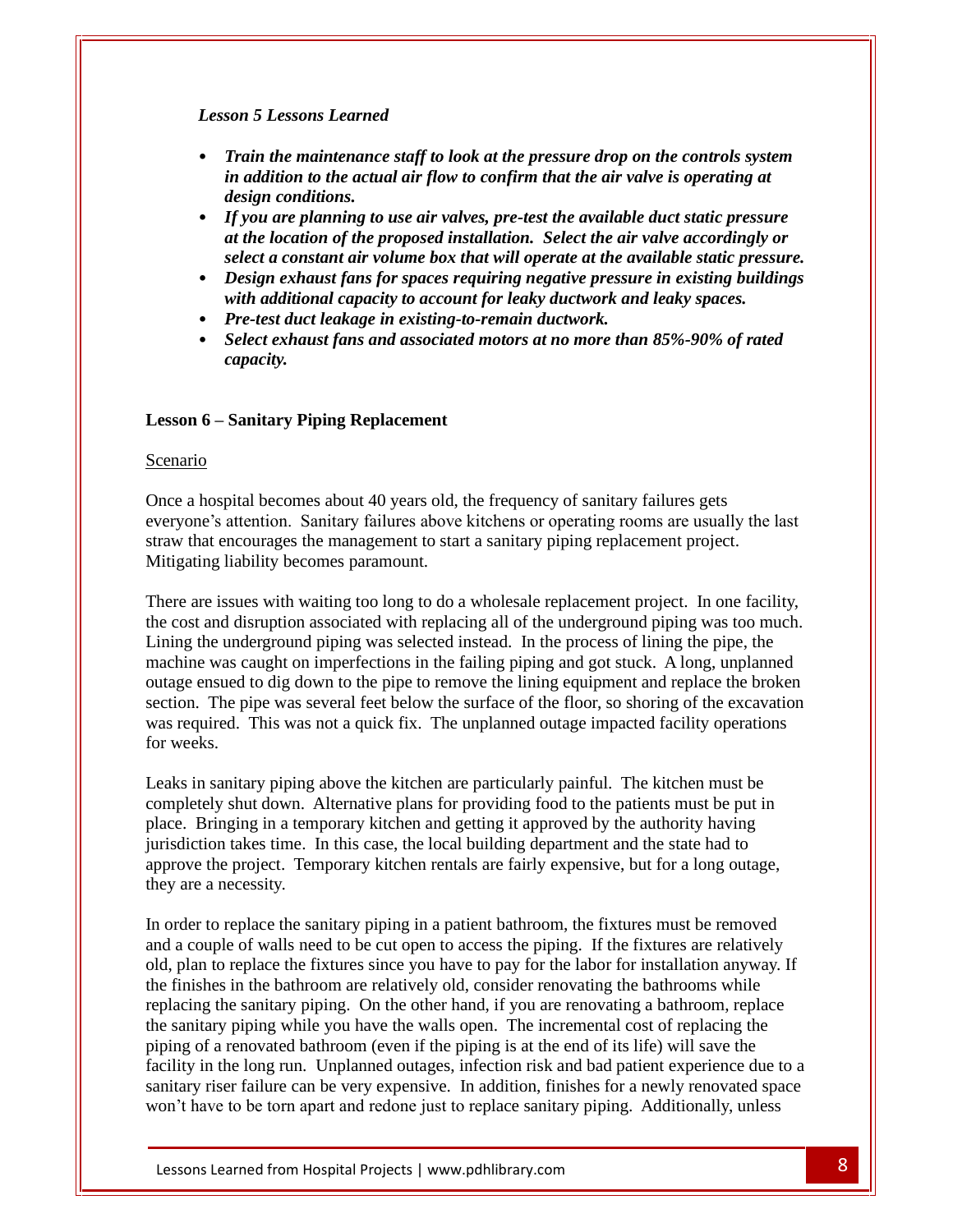there is a significant amount of attic stock of the existing tiles, a similar tile must be selected to try to coordinate with the existing finishes. It never looks as good as the original.

Since sanitary piping runs in concealed locations, unexpected problems inevitably arise. Code deficiencies, water damage and asbestos are a few. Condensate drain lines for fan coils may be directly connected to the sanitary system. There are two potential code issues with this scenario. An air gap is required between the unit and the connection to the riser. The second is that depending upon the jurisdiction, condensate drain lines may not be allowed to be connected to the sanitary system. Some jurisdictions allow it and others require rerouting the line to the storm system. In the case of water damage, moist drywall may develop mold and mildew inside the walls, which requires specialized care. This is also a liability if the mold impacts the health of the hospital employees or patients. If the flooring has water damage and needs to be removed, this is a common location for asbestos. Sometimes, flooring is laid on top of older flooring that contained asbestos. Removing the two layers of wet flooring will require abatement of the asbestos.

#### *Lesson 6 Lessons Learned*

- *Donít wait too long to replace failing sanitary piping. Phase the work slowly* over a series of 10 years before it becomes an emergency. Combine sanitary<br>piping replacement with other major renovation work.<br>Don't line pipes in questionable condition. If you think that it might break *p p pipping <i>replace abatement* of the asbestos.<br> *Pesson 6 Lessons Learned*<br> **•** *Don't wait too long to replace failing sanitary piping. Pha.*<br> *over a series of 10 years before it becomes an emergency.*<br> *piping during theory during during during during during example over a series of 10 years before it becomes an emapping replacement with other major renovation* $\cdot$ *Don't line pipes in questionable c*
- 
- *Try not to run sanitary piping over kitchens, or at least not over the service line or cook line. In new construction, try to design kitchens in a one-story section off a series of 10 years before it becomes an emergency. Compliping replacement with other major renovation work.*<br>
• Don't line pipes in questionable condition. If you think that it not during the lining process, plan to
- *Try not to run sanitary piping over operating rooms. In new construction, consider designing operating rooms for locations with no floors above or at least no patient rooms above where patient bathroom sanitary piping is* • *<i>rry not to run*<br>*or cook line.*<br>*of the buildin*<br>*rry not to run*<br>*consider designess teast no patien*<br>*required.*
- *Consider combining a renovation of the kitchen during a sanitary piping replacement project. With the amount of disruption to the kitchen, it is easiest to relocate the kitchen to a temporary kitchen and upgrade the 30 to 40-year old kitchen at the same time as the sanitary piping running above and below the keast no patured.*<br> *required.*<br> **Consider con**<br> *replacement*<br> *to relocate th*<br> *kitchen at th*<br> *kitchen.* • Consider combining a renovation of the kitchen during a sanitary<br>replacement project. With the amount of disruption to the kitchen<br>to relocate the kitchen to a temporary kitchen and upgrade the 30<br>kitchen at the same tim *Keepacement project.* With the amount of aisruption to the kitchen, it is e<br> *kitchen at the same time as the sanitary piping running above and below*<br> *kitchen at the same time as the sanitary piping running above and b*
- *Consider replacing sanitary piping anytime that a construction project exposes Concealed sanitary piping. It is the easiest time to replace it.*<br>*Keep an overall map of what sections have been replaced and when.*<br>*Maintain a high contingency fund for unforeseen conditions – asbestos, latent*
- 
- *code deficiencies, latent pipe deterioration, unexpected outages, water leaking into the excavated soil, as-built drawings not matching the existing conditions,* • Consider replacing san<br>
concealed sanitary pipi<br>
• Keep an overall map of<br>
• Maintain a high contin<br>
code deficiencies, laten<br>
into the excavated soil,<br>
water damage, etc.
- framing still in good condition? Is the sheetrock in good condition? Is mold<br>forming? Is the exhaust ductwork full of dust? Addressing out of scope issues<br>during a construction project should be considered since it the lea *The installation team should be comfortable to mention other potenial issues in concealed locations. Are the potable water lines in good condition? Is the framing still in good condition? Is the sheetrock in good condition? Is mold forming? Is the exhaust ductwork full of dust? Addressing outof scope issues during a construction project should be considered since it the least expensive time to remediate the deficiencies.*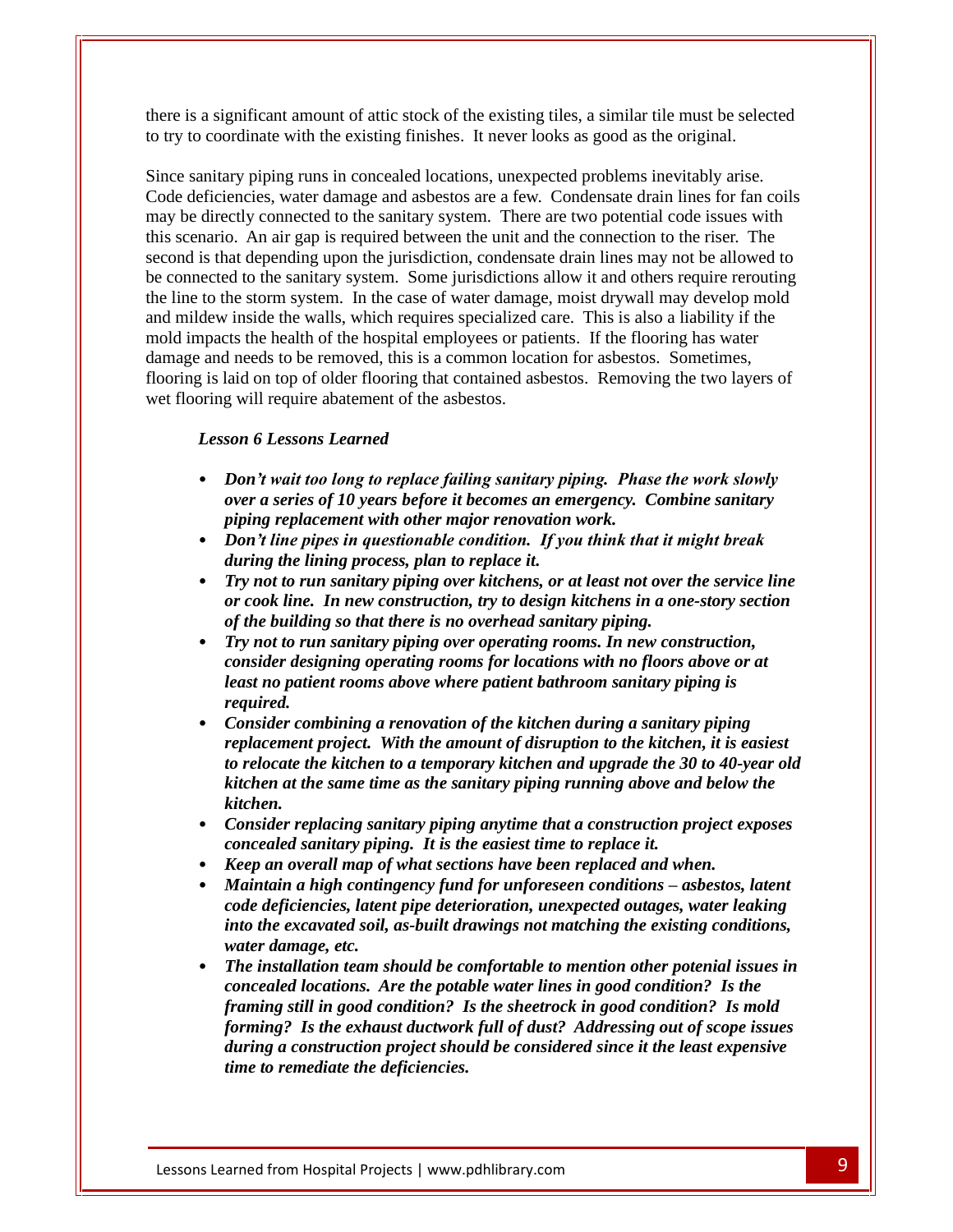#### **Lesson 7 – Curb Height**

#### Scenario

Selecting the appropriate curb height for an air handling unit or an exhaust fan is difficult since the actual roof insulation is concealed. There are code requirements for the height of the curb above the surface of the roof.

In one project, I installed a new hazardous exhaust fan for a hospital in Florida. The minimum requirement at the time for the height of the curb above the roof surface was 8<sup>°</sup>. In addition, code required that roof-mounted mechanical equipment have a Miami-Dade Notice of Acceptance (NOA) that ensured that the equipment would withstand a hurricane. Two major exhaust fan manufacturers built the type of fan I needed with the specific hurricane of Acceptance (NOA) that ensured that the equipment would withstand a hurricane. Two<br>major exhaust fan manufacturers built the type of fan I needed with the specific hurricane<br>rating that I needed. I specified an 18<sup>\*</sup> cur major exhaust fan manufacturers built the type of fan I needed with the specific hurricane<br>rating that I needed. I specified an 18" curb because I had run into trouble in other projects<br>where the curb wasn't tall enough fo rating that I needed. I specified an 18" curb because I had run into trouble in other projects<br>where the curb wasn't tall enough for the roof insulation and still meet the code requirement<br>of 8" above the roof surface. The where the curb wasn't tall enough for the roof insulation and still meet the code requirement<br>of 8<sup>\*</sup> above the roof surface. The contractor did not submit the basis of design. He submitted<br>the other manufacturer with an 1 the other manufacturer with an  $12$ <sup>"</sup> curb because that manufacturer only has a hurricane rating for the  $12$ " curb. It doesn't have the rating for their  $18$ " curb. I rejected the selection and the contractor ultimately selected the basis of design.

When the curb arrived on site and the roofing was cut back, it was determined that the When the curb arrived on site and the roofing was cut back, it was determined that the roofing insulation in that location was a staggering 11<sup>°</sup> deep. That means that the fan was When the curb arrived on site and the roofing was cut back, it was determined that the<br>roofing insulation in that location was a staggering 11" deep. That means that the fan was<br>only about 7" above the roof surface. After roofing insulation in that location was a staggering 11<sup>°</sup> only about 7<sup>°</sup> above the roof surface. After discussing jurisdiction, we were allowed to use the 18<sup>°</sup> curb.

#### *Lesson 7 Lessons Learned*

- *If the thickness of the roof insulation is unknown, donít use less than an 18ì* out *l* above the discrepance of the weight of the discrepance of the discrepance of the discrepance of the discrepance of the curb.
- *The height of the roof insulation varies across the roof depending upon the sloping of the roof towards roof drains. Even if the thickness in one location is known, the thickness in another place can be vastly different.*

#### **Lesson <sup>8</sup> <sup>ñ</sup> Authority Having Jurisdiction (AHJ) Pet Peeves**

#### Scenario

This is the best option. I have heard of some contractors making changes for one AHJ and ill not want devices in locations that the fire deparment will want devices. One<br>to ask the two departments to talk with one another and come up with a concensus.<br>e best option. I have heard of some contractors making chan In Florida, the Agency for Health Care Administration (AHCA) is one of the authorities having jurisdiction. They are mostly focused on health and safety. The local building department ensures that construction is built to code and the fire marshall ensures that the fire safety measures are appropriate. Sometimes the purview of various AHJs overlap. Sometimes they agree and sometimes they disagree. This makes satisfying all parties a challenge. I have found that the most frequent disagreement is regarding fire alarm devices. AHCA will notwant devices in locations that the fire deparment will want devices. One option is to ask the two departments to talk with one another and come up with a concensus. then putting everything back for the other AHJ once they make their comments. This method is not recommended. Both inspectors are trying to ensure that the hospital is safe. Additionally, during future inspections, more rework will be required. The hospital will be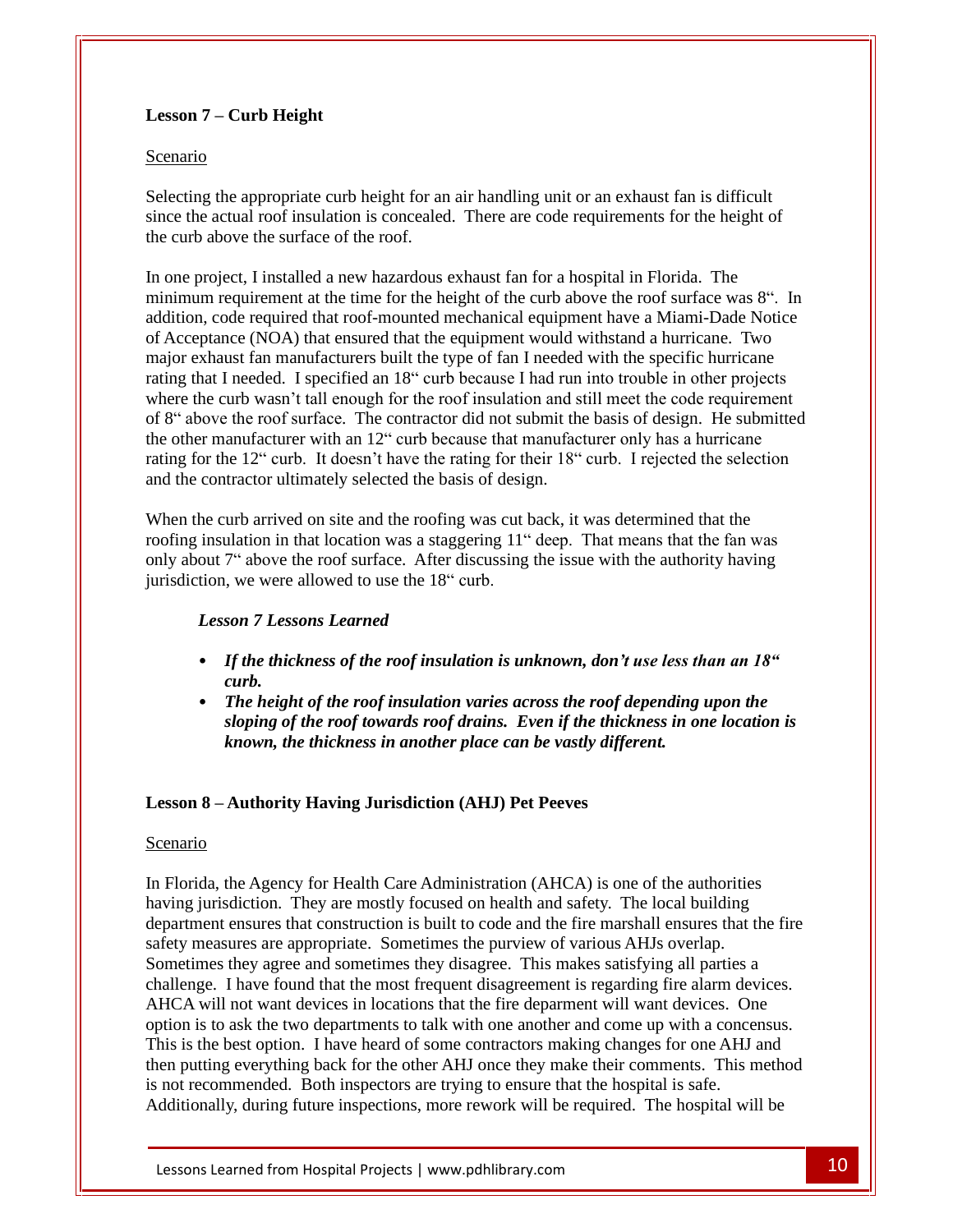constantly adding and removing devices every year. Getting a concensus in writing is the best solution in the long run.

I have found that each year and with each new surveyer, the pet peeves change. In one year, sound transmission is important. In another year, infection control risk assessments are the hot topic. As the inspectors or surveyors have annual training, new topics will be at the forefront of their mind when they walk through projects.

Each surveyor also has certain things that he or she would look for. All AHCA surveyors seem to be diligent to check the fire alarm shutdown. If an air handling unit is replaced, they will check the functionality of the duct smoke detectors, the interlock between related exhaust fans and the functionality of the fire/smoke dampers and smoke dampers, if the duct smoke detector initiates an air handling unit shut down. If the duct smoke detector only creates a trouble indication, they will use a space smoke detector or a pull station to initiate a shut down. They will also ensure that the hazardous exhaust fans in the area do not shut down upon a fire alarm activation. If a space is renovated, the space smoke detectors and pull stations will be checked. Some surveyors will also check the function of the tamper switch at the test station, even if no work was done at the tamper switch. AHCA has a history of only accepting inititaion from a smoke can. Magnet inititaion has not always been allowed. Some surveyors are allowing magnet initiation if the device is listed for such testing.

One surveyor always wanted to check the condensate trap height leaving the air handling unit, whether or not the air handling unit had been replaced.

Access to duct smoke detectors became a hot topic at one point. The AHCA surveyor would check to see if the access door for the duct smoke detector existed, and then whether it was large enough to access, maintain, and inspect the tube inside the duct.

Surge suppression for circuits leaving the building was a topic for which many people had a different interpretation as to where the surge supression should be located. Should it be outside at the device? Should it be at the point that the circuit leaves the building? Should it be at the panel? Should they be installed in more than one location? In situations like this, it is important to discuss the issue with the AHJ prior to completion of the design to minimize rework at the end of the project.

Proper sealing of rated walls is another pet peeve of AHCA. Even if the penetrations are existing, they will encumber the current project with the requirement of fixing holes and improperly sealed penetrations. The use of stickers at each penetration noting the date, the existing, they will encumber the current project with the requirement of fixing holes and<br>improperly sealed penetrations. The use of stickers at each penetration noting the date, the<br>person who sealed the penetration, and the penetration detail used minimized questions during the survey.

they have been known to require that the roof be reopened in order to inspect the attachment. Extracture, the roof cannot be kept open for 3 weeks waiting for AHCA to inspect. In<br>
these, AHCA will accept pictures of the attachment. If pictures were not taken,<br>
theen known to require that the roof be reopened in ord Unlike a local building department that is able to be on site frequently, AHCA is only conducting site surveys one week out of three. They are unable to see much of the work in progress. For example, when a roof is open to make the attachment from a roof curb to the roof structure, the roof cannot be kept open for 3 weeks waiting for AHCA to inspect. In cases like these, AHCA will accept pictures of the attachment. If pictures were not taken,

Another hidden condition, where pictures are very helpful is in the case of louvers. In cases where a Miami-Dade NOA is required, the sticker showing the certification can sometimes be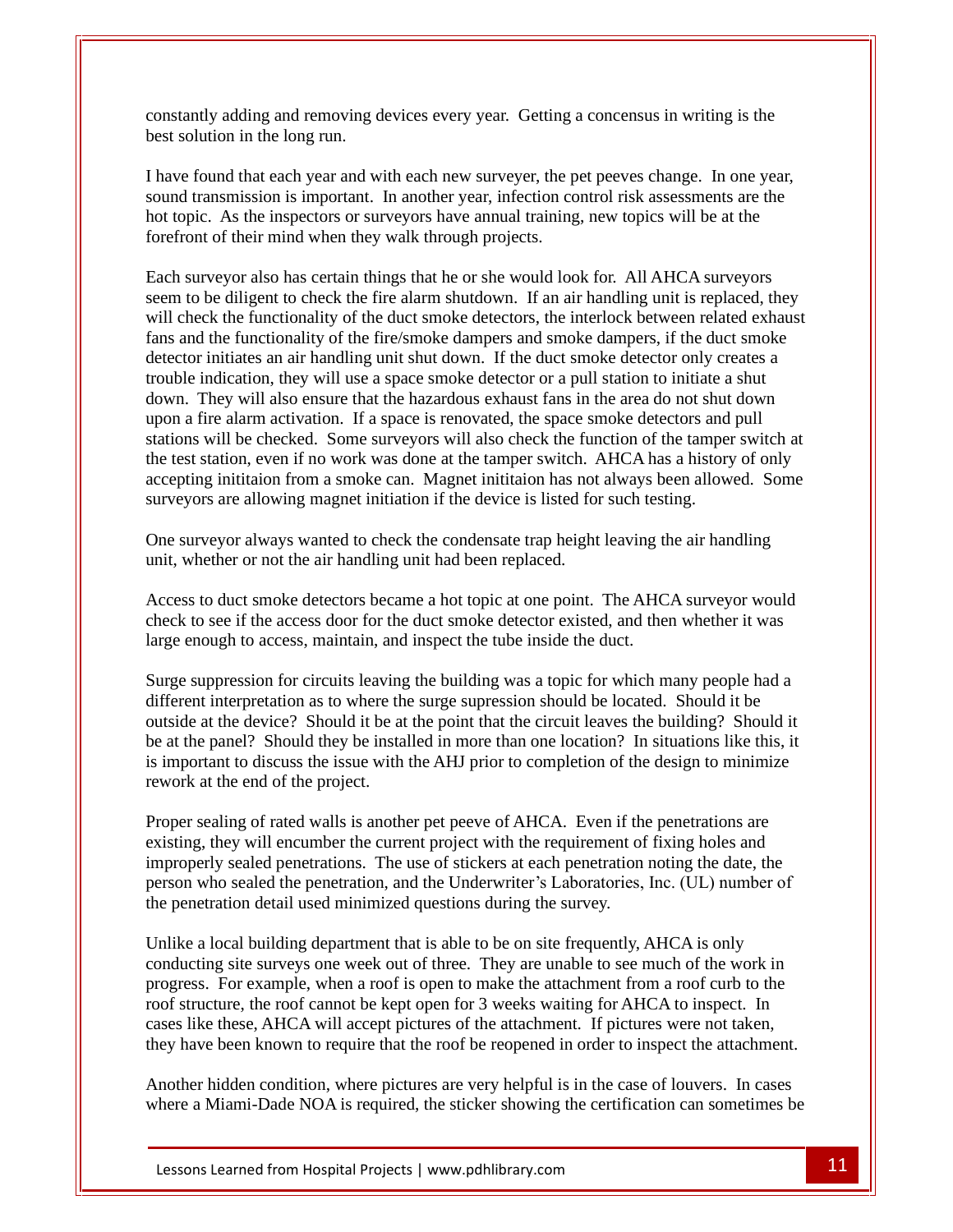installed on the side of the louver, which will be hidden once it is installed. Taking a picture of this sticker prior to installation can save a lot of headaches during the site survey.

#### *Lesson 8 Lessons Learned*

- *Discuss areas of possible conflict with the appropriate AHJ prior to comments of the lot* install<br> *construction. Discuss areas of p*<br> *construction.*
- *Discuss issues with multiple possible interpretations with every appropriate AHJ priories 1 Lessons Learned*<br> **•** Discuss areas of possible conflict with the appropriate AHJ prior<br> **•** Discuss issues with multiple possible interpretations with every apprior to construction. Get the final interpretatio *of* **the** *thereof its <i>thereof its <i>construction. construction. e <i>Discuss issues with multiple possible interpretations with every approprime prior to construction. Get the final interpretation in writing.*
- *While having the interpretation in writing will not save you from the possibility*
- *Learn the pet peeves of inspectors/surveyors that you deal with regularly and take steps to make sure that your quality control procedure includes those items* • Discuss issues with *n*<br>prior to construction.<br>• While having the inte<br>of the AHJ changing<br>• Learn the pet peeves<br>take steps to make su<br>in the check list.
- *Pre-test the fire alarm system prior to inspection by the AHJ. The contractor should testit and then the design team should witness the test prior to the AHJ arriving. Check air handling unit shutdown, smoke damper closure (visually and physically inspect the position of the damper, not just the acutator position), and associated exhaust fan shutdown. Check annunciation at the fire alarm finally are check ust. finally the check ust. ere-test the fire alarm system prior to inspection by the AHJ.* **<b>***1* should test it and then the design team should witness the test p arriving. Check air handling u *beck air handing us*<br> *and physically inspect the positi*<br> *and associated exhaust fan shui*<br> *front end for proper annunciati*<br> **both,** *inces if the ready with both, in case.*
- *Bring a can of smoke and a magnet to the survey so that the AHJ can select front end for proper annunciation for the device triggered.*<br>*Bring a can of smoke and a magnet to the survey so that the AHJ can select*<br>*from either method. Feel free to recommend the team's preferred method, but*
- *Pay attention to trap depth in new air handling units. Calculate the appropriate height for the curb and baserail to provide additional space so that a dirty coil, a miscalculation or a future air handling unit replacement will not* • *Fring a can of smoke ana a magnet to the survey so that the A from either method. Feel free to recommend the team's prefer be ready with both, in case.<br>• <i>Pay attention to trap depth in new air handling units. Calcula a*
- *Design the location of the duct smoke detector in a place where an access door can be installed and reached easily. Ensure that the access door is large enough for someone to view the smoke detector tube and touch it to clean and maintain theory appropriate net*<br> *a dirty coil, a m*<br> *require slab cu*<br> **b** *Design the loca*<br> *can be installed*<br> *for someone to*<br> *the device. Donít forget about surge supression devices for all circuits leaving the building:* • Design the location of the auct smoke aetector in a place where an access<br>can be installed and reached easily. Ensure that the access door is large<br>for someone to view the smoke detector tube and touch it to clean and ma
- *exterior lights, exhaust fans, rooftop air handling units, rooftop package units, for someone to view the smoke aetector tube and touch it to cut<br>the device.*<br>
• Don't forget about surge supression devices for all circuits leat<br>
exterior lights, exhaust fans, rooftop air handling units, roofto<br>
air-coo
- *Discuss the location of surge suppression with all AHJ that will have an opinion*
- *Check any rated walls that your project will impact both before construction and after construction. Seal any penetrations with a UL listed detail appropriate f theck any rated walls that your project will impact both before construction*<br>*and after construction. Seal any penetrations with a UL listed detail appropriate*<br>for that type of penetration prior to AHJ survey/inspec *ware Coolea chulers, controis, exterior sign*<br> **w**<br> *conthe matter. Obtain a concensus, in wr*<br> *check any rated walls that your project w*<br> *and after construction. Seal any penetrat*<br> *for that type of penetration prior* • Check any ratea wall<br>and after construction<br>for that type of pene<br>walls where electrice<br>**Require that any conducts**<br>sticker next to the pe<br>the installation.
- *Require that any contractor that seals a penetration in a rated wall to install a sticker next to the penetration listing the UL detail, date and person who made*
- *Take lots of pictures, particularly showing hidden conditions.*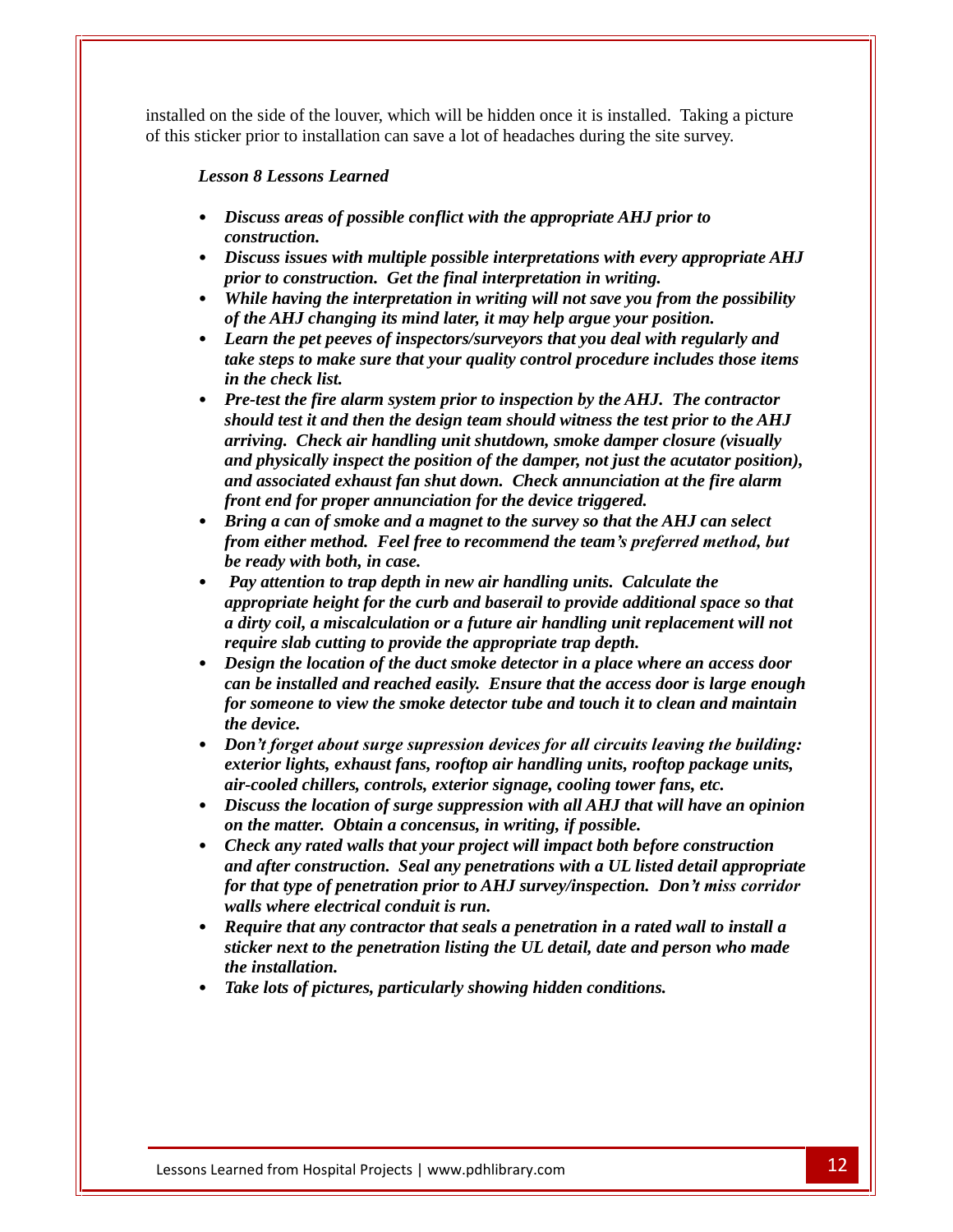#### **Lesson <sup>9</sup> <sup>ñ</sup> Low Floor-to-Floor Height**

#### Scenario

If you were to design a hospital from scratch, the architectural team may select 16 feet floorto-floor to accomodate all of the ductwork and other utilities. With energy code requirements and fully ducted supply, return and exhaust requirements, more space is required than was needed in years past. This makes renovation a tricky business.

There are cases of buildings that were originally designed to be a hotel or a nursing home that were converted into a hospital. Hotels and nursing homes are known for relatively low floorto-floor heights. When these buildings were originally designed decades ago, high pressure ductwork and/or plenum supply and/or plenum returns were more common. This becomes a nightmare for converting the systems to meet t ductwork and/or plenum supply and/or plenum returns were more common. This becomes a nightmare for converting the systems to meet today's codes and standards of care.<br>In some cases, it is impossible. One option is to continue "repairing" the existing sytem so

In some cases, it is impossible. One option is to continue "repairing" the existing sytem so that it doesn't have to be brought up to code. The other option is to build a new hospital and sell the existing building to a company that would like to have a hotel or nursing home in that location. The first option is not as safe for the patients as the second option, but the second option is very costly. If there is available real estate, a third option is to move functions around. For example, if an operating room suite is in an area with 12 feet floor-to-floor, a ïnew surgery suite could be built and pre-op/post-op could be moved into the old surgery suite. If pre-op/post-op was in an area with 10 feet floor-to-floor, administrative offices could be moved into that space.

#### *Lesson 9 Lessons Learned*

- *Design new buildings with adequate floor-to-floor height to accommodate f* pre-op/post-op was in an area with 10 feet floor-<br> *ed into that space.*<br> *Lesson 9 Lessons Learned*<br>
• Design new buildings with adequate floor-to-<br> *future code changes during renovations.*
- *Identify functions in existing hospitals that are located in spaces with inadequate above-ceiling space. Make long-term plans to change the function of those spaces into functions that do notrequire as much above-ceiling space.*

#### **Lesson <sup>10</sup> <sup>ñ</sup> Chilled Water Flow and Load Inconsistencies**

#### Scenario

complicated. A decoupler pipe is needed between the primary and secondary loops to units varies with load. Two-way valves at the air handling units vary the flow<br>he coils. This saves significant energy, but the control strategy is a little more<br>ted. A decoupler pipe is needed between the primary and seco There are three major types of pumping systems. In a constant volume primary chilled water system, the same constant flow runs through the chiller and out to the air handling units. The three-way valves at the air handling unit vary the flow through the coils. Chillers are turned on as the load increases. This is a robust and simple control strategy, but it is energy inefficient. In a primary-secondary chilled water system, the constant volume flow through the chillers is decoupled from the flow to the air handling units. The variable flow to the air handling units varies with load. Two-way valves at the air handling units vary the flow through the coils. This saves significant energy, but the control strategy is a little more decouple the loops. In a variable primary system, the flow through the chillers varies with the load requirement at the air handling units. Again, the two-way valves at the air handling units vary the flow through the coils. A bypass is required in this situation to ensure that minimum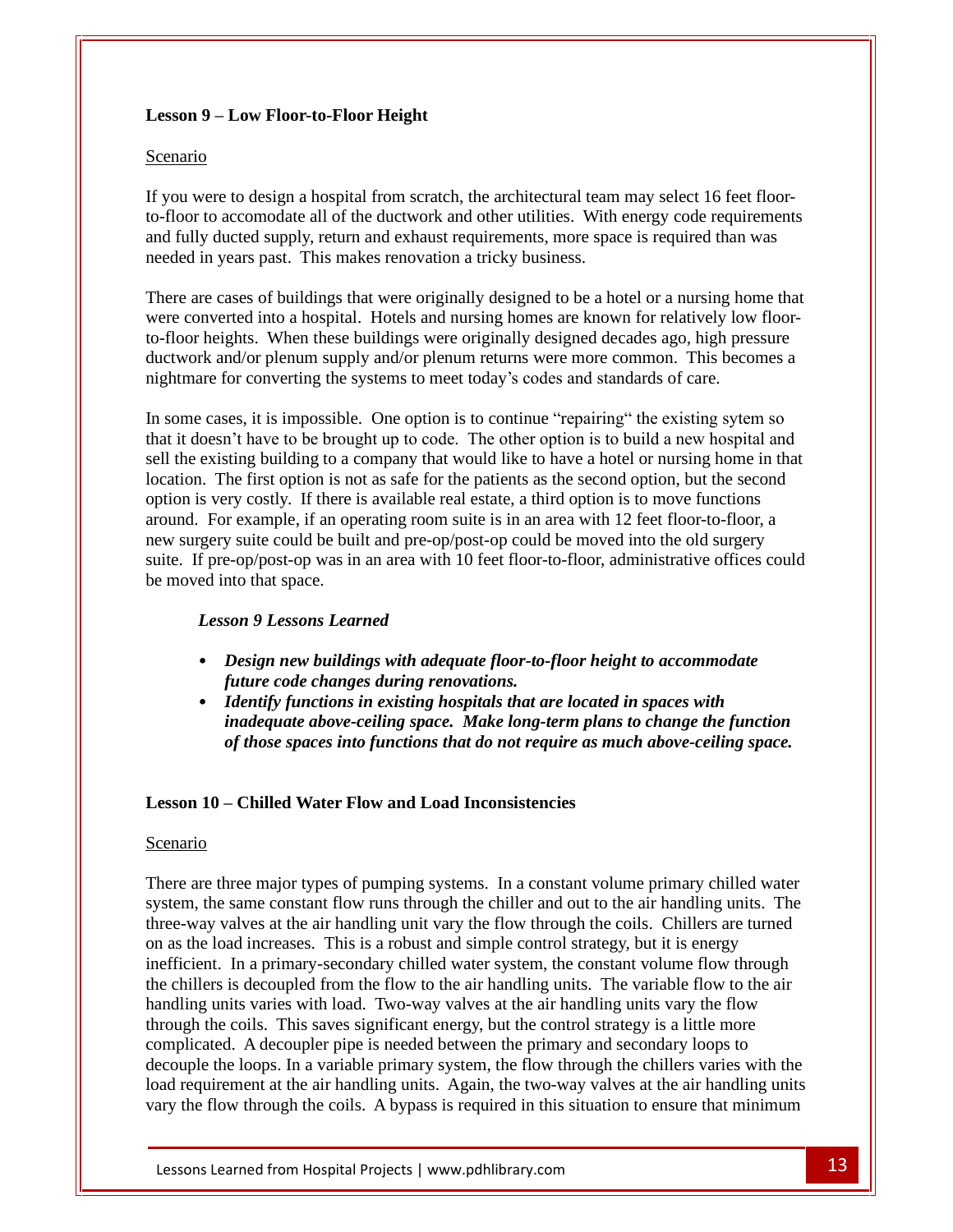flow through the chillers are met. This is the most energy-efficient option, but it carries some risk. If the controls are not operating properly and the safety switches malfunction, the chillers can be damaged from low flow.

In theory, the benefit of a primary-secondary chilled water pumping system is that the required flow through chillers is decoupled from the flow to the air handling units. In one hospital, the peak load at the air handling units was about 600 tons. The facility had a 200 ton, 300-ton, and a 400-ton chiller. In theory, only two chillers ever needed to run, but in a few remote locations, the space conditions became too hot if the differential pressure setpoint was set at a reasonable pressure. In order to keep the spaces cool, the facility needed to run the secondary pumps to maintain an extremely high differential pressure setpoint. When this happened, the secondary pumps pulled water through the primary pumps and pumped too much water through the chillers. This caused the discharge water temperature to increase.

The rest of the building started to suffer and the third chiller was also necessary to run.<br>One or two poorly functioning coils can waste significant energy at the chilled water plant. The facility had no funds to replace the air handling units, so the facility lacked the redundancy that they had hoped for and spent unneccessary funds on electricity.

#### *Lesson 10 Lessons Learned*

- *Pre-test the space load prior to design of chiller plant retrofits (do notassume that they had hoped for and spent unneccessary funcy that they had hoped for and spent unneccessary functions <i>Learned*<br>
• *Pre-test the space load prior to design of chiller plathat the control system is reading accurate fact 10 Lessons Learned*<br>
• *Pre-test the space load prior to design of chiller plant retrofits (do*<br> *that the control system is reading accurately).*<br>
• *Identify poorly functioning air handling units prior to design. E*
- *Identify poorly functioning air handling units prior to design. Encourage the Chentify poorly functioning air handling units prior to design. Encourage the*<br>facility to replace those units prior to the chiller plant retrofit.<br>Check the local utility's rebate program for potential additional funding
- 

#### **Lesson 11 – Terminal Unit Replacement Issues**

#### Scenario

In hospitals, constant air volume boxes are often used to maintain pressure relationships. In some locations, variable air volume boxes are installed to save energy. In either case, there comes a time when replacement or retrofit of the boxes is necessary.

In some cases, the existing pneumatic controls limit the control system and provide a blind spot. Pneumatic terminal unit controls are unable to provide feedback to the control system. The control system is only able to tell the box what to do, but the box is unable to feedback and tell the control system what it IS doing. It would be like telling your child to do his or her homework, but you having no way to see if he or she did it. One option to address this issue is to retrofit just the controls. The other option is to replace the box altogether.

The above-ceiling space in many hospitals is very crowded. Replacing just the controls can even be difficult. Replacing the entire box is sometimes almost impossible without relocating many services that were installed below the box.

lifficult. Replacing the entire box is sometimes almost impossible without relocating<br>vices that were installed below the box.<br>oject, the budget could only afford replacing the controls. In another project, the<br>re gutted a In one project, the budget could only afford replacing the controls. In another project, the boxes were gutted and the system was converted into a constant volume system. In another project, the boxes were replaced, but significant reconfiguration of the services above the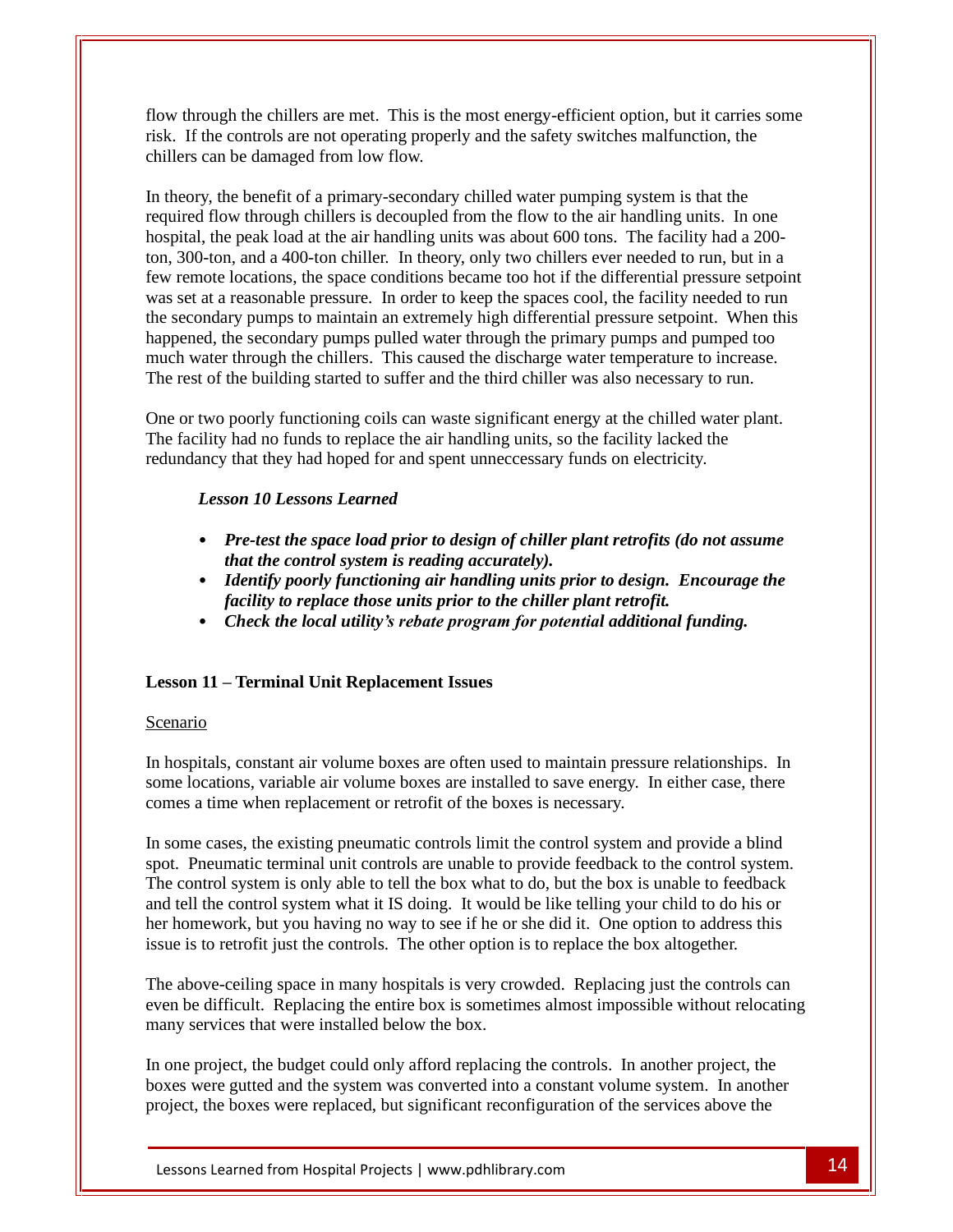ceiling were required.

In one project, new variable air volume boxes were installed and the heaters often failed. The air flow switch was checked and replaced. It was later determined that the heaters were not ïinstalled in the correct orientation. The air flow switch was not able to function properly in that orientation.

#### *Lesson 11 Lessons Learned*

- *In new construction, design the location of terminal units close to the ceiling so thathanism*<br>*that ones in Lessons Learned*<br>• In new construction, design the location of terminal units close to t.<br>that other piping and conduit cannot be installed below it. *Ensure II Lessons Learnea*<br> **e**<br> *that* other piping and conduit cannot be installed below it.<br> **e**<br> **consider replacing the controls for a terminal unit only in ceilings<br>** *crowded.***<br>
<b>e** Ensure that electric heaters are
- *Consider replacing the controls for a terminal unit only in ceilings that are croward 11 Lesson*<br> **c** *constrate that other pip*<br> **c** *consider repl*<br> *crowded.*
- 
- *In new construction, encourage the architect to provide adequate above-ceiling*  $\bullet$ *space for current needs and future renovations.*

#### **Lesson <sup>12</sup> <sup>ñ</sup> Existing Conditions Conflict with Current Codes**

#### Scenario

Sometimes existing conditions make meeting current code impossible or nearly impossible without significant renovation. In the case discussed earlier where a hotel was converted into a hospital, the floor-to-floor height for the operating rooms was less than 10 feet. The supply diffusers were in the sidewall. Codes have changed since that design. Overhead laminar flow diffusers that cover most of the operating theatre is now required. A 7-foot ceiling in an operating room is not practical. The adjustible surgical lights would not fit to be able to articulate well between the ceilin operating room is not practical. The adjustible surgical lights would not fit to be able to above-ceiling ductwork.

What do you do when the existing conditions pin you between a rock and a hard place? Sometimes you have to make difficult decisions. Sometimes, the required modifications to existing infrastructure are not economically feasible. In this case, with the extent of many existing conditions that didn't meet cur existing infrastructure are not economically feasible. In this case, with the extent of many

Another example is an existing chiller plant that was housed in the basement, below the current 100-year flood plain. While it would have been possible to construct a new chiller plant in another location on the campus, the cost associated with this option would have been astronomical. This hospital dealt with this issue by installing flood dams on all of the lower level doors. In case of a hurricane or other impending flooding conditions, the facility had the ability to slide the flood dams into framing that was installed on each door. Thinking outside the box is critical for retrofit conditions.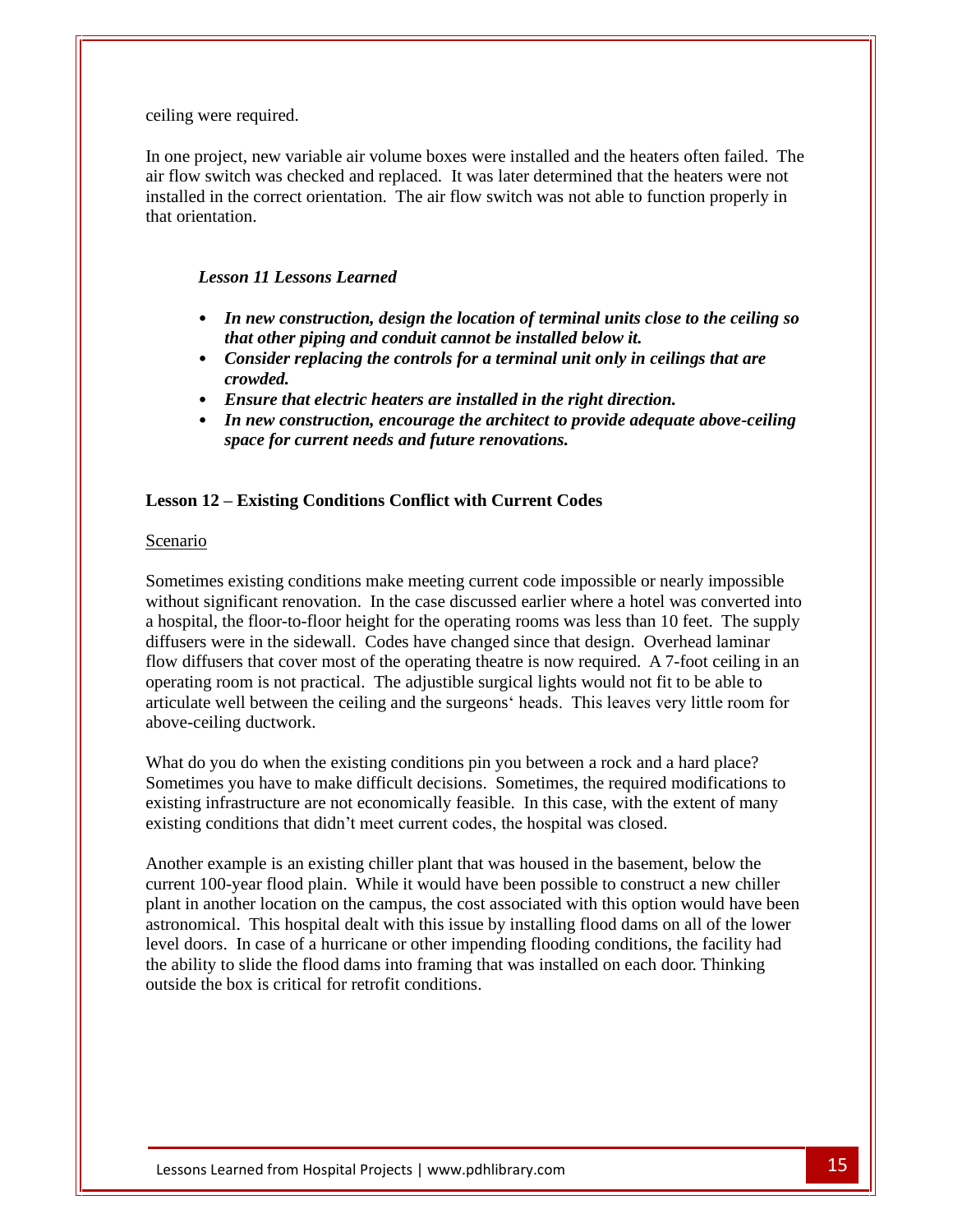#### *Lesson 12 Lessons Learned*

- *In new construction, design infrastructure knowing that more stringent requirements will be put in place in the future. Plan for additional physical space and capacity (i.e. floor-to-floor dimensions, mechanical room space, electrical room space, electrical panel physical space and load capacity, air handling unit capacity, ductwork capacity, piping capacity, pump capacity, land* • In new construction<br> *requirements will b*<br> *space and capacity*<br> *electrical room spal*<br> *handling unit capa*<br> *acreage, etc.*) *welectrical room space, electrical panel plainetical room space, electrical panel planel planel in thandling unit capacity, ductwork capaciacreage, etc.)<br> • Install mechanical and electrical infrast fuel tanks, main swi*
- *Install mechanical and electrical infrastructure (i.e. chillers, boilers, generators, fuel tanks, main switch boards, transfer switches, service entrance panels, etc.)*
- *For existing facilities, think outside the box.*

#### **Lesson 13 - Asbestos**

#### Scenario

According to the Environmental Protection Agency (EPA) Actions to Protect the Public from Exposure to Asbestos, asbestos-containing materials started to be banned in 1973. (2020) Below is a table summarizing the material and the year it was banned.

| Year | <b>Materials</b>                                                              |
|------|-------------------------------------------------------------------------------|
| 1973 | "Spray-applied surfacing asbestos-containing material for                     |
|      | fireproofing/insulation"                                                      |
| 1975 | Asbestos pipe and block insulation (i.e. insulation for boilers and hot water |
|      | tanks)                                                                        |
| 1977 | Artificial fireplace embers and wall patching compounds                       |
| 1978 | All other spray-applied surfacing materials                                   |
| 1989 | New applications for asbestos                                                 |
| 1990 | Spray-on application of materials containing more than 1% asbestos            |
| 2019 | "Discontinued asbestos products cannot be be reintroduced"                    |

It is possible that any facility may contain asbestos, but more attention should be paid to any facility constructed prior to 1989. Hospitals and other facilities that were originally built during this era should have a National Emission Standards for Hazardous Air Pollutants (NESHAP) Report. A NESHAP report or an asbestos survey should be conducted prior to any construction project on an existing building.

operator of the renovation or demolition operation to notify the appropriate delegated entity Consider the resulting units). The regulations require a thorough inspection where the in or renovation operation will occur. The regulations require the owner or the of the renovation or demolition operation to notify the According to Overview of the Asbestos National Emission Standards for Hazardous Air Pollutants (NESHAP), "Air toxics regulations under the Clean Air Act specify work practices for asbestos to be followed during demolitions and renovations of all facilities, including, but not limited to, structures, installations, and buildings (excluding residential buildings that have four or fewer dwelling units). The regulations require a thorough inspection where the demolition or renovation operation will occur. The regulations require the owner or the (often a state agency) before any demolition, or before any renovations of buildings that contain a certain threshold amount of regulated asbestos-containing material. The rule requires work practice standards that control asbestos emissions. Work practices often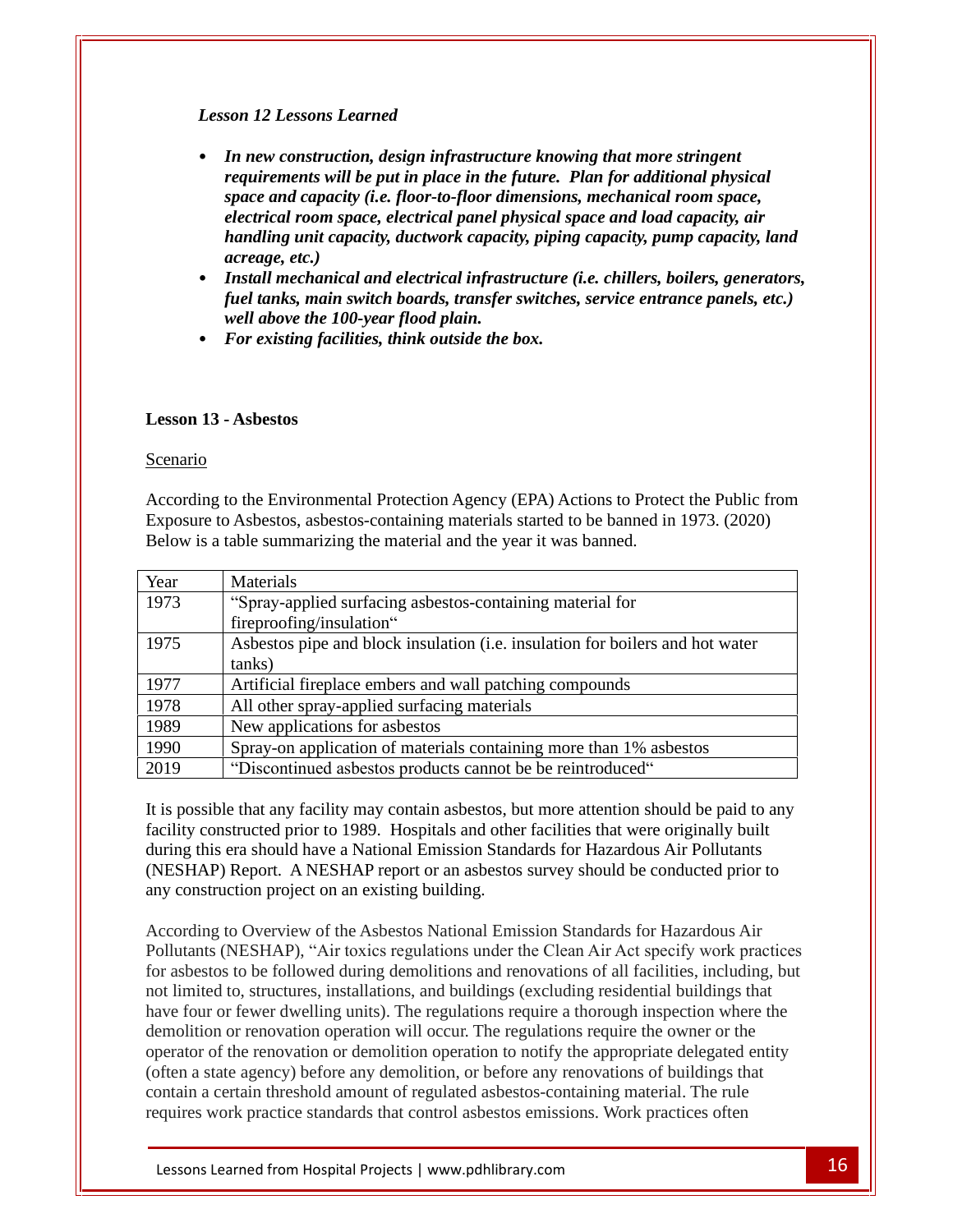involve removing all asbestos-containing materials, adequately wetting all regulated asbestos containing materials, sealing the material in leak tight containers and disposing of the asbestos-containing waste material as expediently as practicable, as the regulation explains in greater detail. (2019)

At the start of any project, even before the engineer does a site survey, the engineer should ask for a copy of the latest asbestos survey or NESHAP report. If asbestos is known to exist within the project area, care must be taken not to disturb any asbestos-containing materials. If the abestos status is unknown, do not disturb any materials.

If an environemental scientist has been hired, and he or she has gathered samples and run a report, the local authority having jurisdiction may challenge the report and require that additional samples be tested. For example, in a lobby renovation project that I worked on, during demolition, the City challenged the NESHAP report. The NESHAP report included test results for duct mastic, pipe insulation, and fire-proofing, but the mastic behind the bathroom mirror had not been tested. The City shut the project down until the bathroom mirror mastic had been tested. The mastic came back negative for asbestos, but due to an abundance of caution, the City wanted to make sure that nothing was missed. Asbestosrelated hazards are taken very seriously.

During demolition, it is not uncommon for suspicious materials to be exposed. Behind walls and above ceilings, duct mastic, pipe insulation and fireproofing abound. Environmental scientists will often identify those locations as potential hot spots and request that they be given the opportunity to test those materials once the wall or ceiling is removed. This may require an additional day to be added to the schedule. If asbestos is detected, the outage will be longer.

#### *Lesson 13 Lessons Learned*

- *Request existing NESHAP reports or asbestos surveys prior to any renovation* an additional da<br>er.<br>*Lesson 13 Lesso<br>• Request exis<br>project. A Propertional 3 Lessons Learned*<br>• Request existing NESHAP reports or asbestos surveys prior to any renovation<br>• A project-specific NESHAP report should be generated prior to any demolition.
- 
- *A project-specific NESHAP report will address all materials that are planned to be in the scope of the project. If an issue arises in the project and additional saure is a project.*<br> **•** *A project-specific NESHAP report should be generated prior to any demolition.*<br> **•** *A project-specific NESHAP report will address all materials that are planned to*<br> *be in the scope of the p*
- $\bullet$  *Plan additional time into any project for potential asbestos-related delays, particularly ifsuspicious materials may be hidden in concealed locations.*

#### **Lesson <sup>14</sup> <sup>ñ</sup> Filter Fan Units**

#### Scenario

filter units provide high-efficiency particulate air (HEPA) or ultra-low particulate air (ULPA) Pharmacy compounding clean rooms require high air change rates and well-filtered<br>best option is to filter the air at the room in addition to at the air handing unit. Fan<br>s provide high-efficiency particulate air (HEPA) or Pharmacy intravenous compounding clean rooms are classic locations for installation of filter fan units. Pharmacy compounding clean rooms require high air change rates and well-filtered air. The best option is to filter the air at the room in addition to at the air handing unit. Fan filtration at the room, but ensures that as the filter loads with dirtand debris, the air flow will remain at a constant velocity. The filter fan unit has a filter and a fan in the unit directly above the ceiling.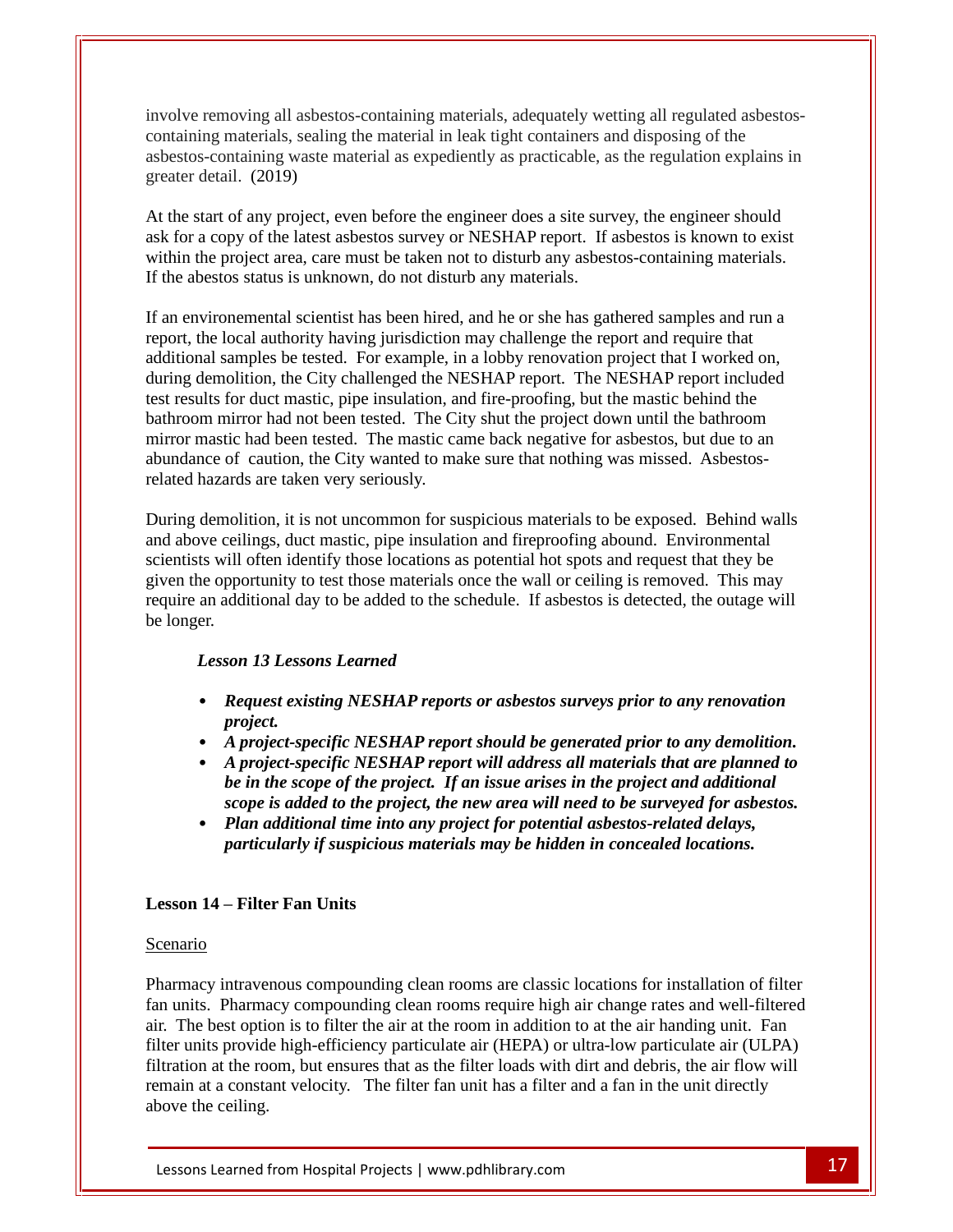In spaces where cleanliness is paramount, hard ceilings or sealed lab grade ceilings are required. In either case, getting above the ceiling to maintain the filter fan unit is not convenient. Selecting filter fan units with room-side replaceable filters and motors is highly recommended.

Due to high volumes of air flow requirements, the air change requirement may be much higher than the air flows needed for space comfort. To save energy, some fan filter units can be fed from the air handling unit and others can just recirculate room air. Ducted recirculation is required.

Test and balance of fan filter units is different from most other devices. The test and balance agent must balance the system with the filter removed and the fan filter unit motor off. The fan in the fan filter unit is intended to only provide enough static to overcome the static pressure of the filter as itloads (becomes dirty). Once the system is balanced, the filter is replaced and the fan is ramped up to maintain the design airflow. Pay attention to the airflow limits associated with the filter fan units. In order to maintain laminar flow, a certain range of airflows are required.

If the filter fan units are relatively close to electric reheat coils, the pressure in the duct at the electric reheat coil will be nearly neutral, which is not enough to activate the flow safety switch protecting the reheat coil. Another type of safety switch may be required to get the ïelectric reheat coil to engage. This lesson was learned from a very cold pharmacy compounding room!

#### *Lesson 14 Lessons Learned*

- *Use filter fan units for spaces where cleanliness and constant air flow are* required.<br>*Lesson 14 Lesson<br>• Use filter fan<br>required. Paramonton 14 Lessons*<br> **•** *Use filter fan un*<br> *required.*<br>
• *Install hard ceiling paramount.*
- *Install hard ceilings in spaces where cleanliness and pressure relationships are*
- *If the air change rate requirement exceeds the air flow needed for adequate space temperature, consider using recirculating filter fan units ducted to low* • Use *futer far*<br>required.<br>• Install hard<br>paramount.<br>• If the air che<br>space temper<br>returns.
- *Ensure that the test and balance agent knows how to properly balance a filter fan unit. A pre-construction conference is one method to ensure that the test and is f fthe air change rate requirement exceeds the air flow needed for adequate*<br>space temperature, consider using recirculating filter fan units ducted to low<br>returns.<br>**a** *Ensure that the test and balance agent*
- *Utilize hot water reheat coils in series with filter fan units, if possible. If electric reheat is required, select a flow safety switch for the heater that is dependent upon flow,not duct pressure.*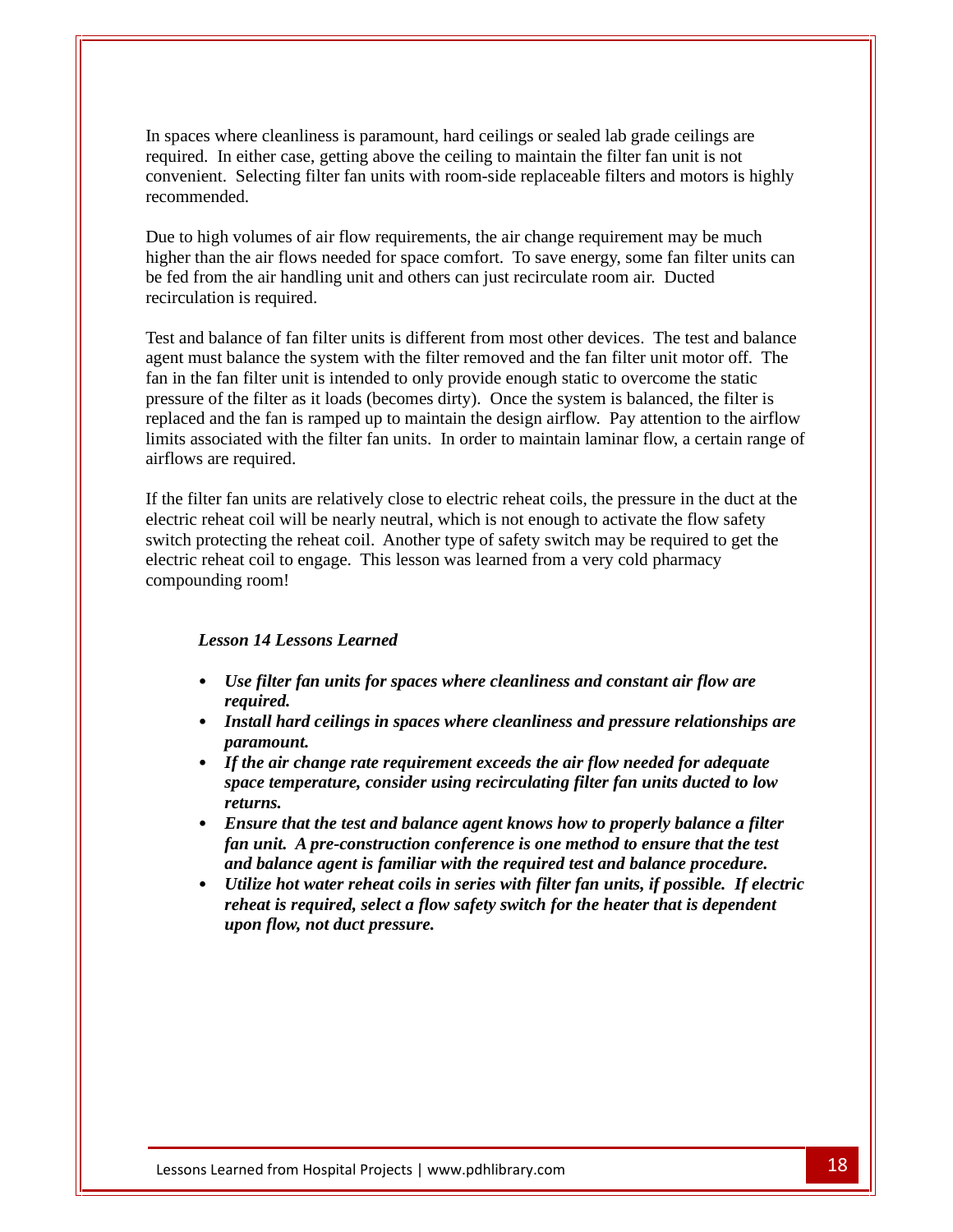#### **Lesson 15** – **Smoke Dampers**

#### Scenario

Smoke dampers are installed in ducts that penetrate a smoke barrier. It prevents smoke from traveling from one smoke compartment to another. The damper is controlled by either pneumatic or electric actuation. When an air handling unit shuts down, for any reason including maintenance and fire alarm, the smoke dampers should also close.

Sometimes walls are rated for fire and smoke. In that case, the damper will have two forms of actuation. For the fire rating, a fusible link will melt at high temperatures closing the damper. The smoke damper portion of the damper is closed via a pneumatic or an electric actuator.

Installing and appropriately setting the high and low duct static limit switch is particularly important if the ductwork contains fire and/or smoke dampers. In one installation, the static pressure switch was not installed properly. When the fire/smoke dampers in the roof, directly important if the ductwork contains fire and/or smoke dampers. In one installation, the static<br>pressure switch was not installed properly. When the fire/smoke dampers in the roof, directly<br>below the unit closed, the air han roof membrane and blew the roof up like a balloon. The ensuing roof repair was costly.

In several other installations, the timing between the unit start-up/shut-down and the closure of the smoke dampers caused issues. If the dampers don't open quickly enough upon unit start-up, the safety switch will shut the unit down. There are couple of ways to address this issue. Particularly if the fan is controlled by an across-the-line starter, the signal should be sent to the dampers first. Once the dampers signal that they are fully open, the unit can be started. If the fan is controlled by a variable frequency drive, the ramp speed can be slow to match the speed of the damper actuation.

In reverse, the fan should shut down first followed by the damper closure. For larger fans, the inertia of the fan may cause it to continue spinning for several seconds after it is turned off. A delay on the closure of the dampers may be required.

Delays in the damper actutor are possible for electric and pneumatic actuators.

Smoke dampers should be avoided in duct design, where possible. Smoke dampers require periodic maintenance and testing. When testing the dampers, visual and physical inspection of the position of the damper, both in the open and closed position is recommended, not just the position of the actuator.

Smoke dampers should be installed in locations that are accessible. Contractors installing utilities after the ductwork is installed should be mindful of clearance requirements for accessing smoke dampers.

#### *Lesson 15 Lessons Learned*

- *Minimize the number of smoke dampers required in ductwork by providing separate the ductwork is installed should be mindful of clearance requiremeng smoke dampers.*<br>*Lesson 15 Lessons Learned*<br>• *Minimize the number of smoke dampers required in ductwork by p*<br>*separate air handling units for keeparate air handling units for separate smoke compartments.*<br>**Keep** *an extra actuator in stock on site.*
- 
- Minimize the number of smoke dampers required in ductwork by providing<br>separate air handling units for separate smoke compartments.<br>Keep an extra actuator in stock on site.<br>Even in situations where a quick air handling uni *Even in situations where a quick air handling unit replacement are required, ensure that the high and low duct pressure safety switches are properly set and*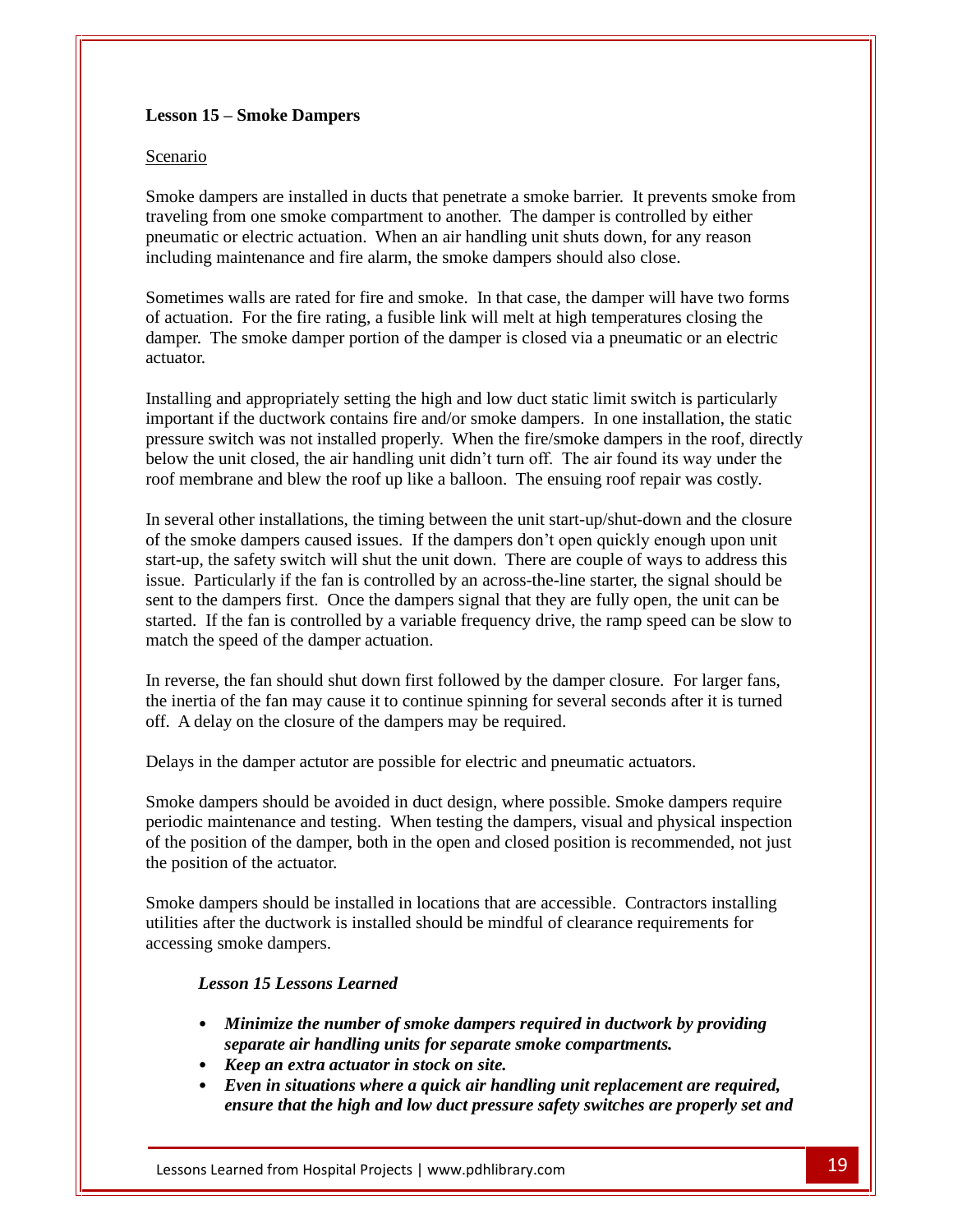*coordinated with the speed and sequence of opening and closing the smoke d*<br> **discreparated is a** *dependent of opening and c***<br>** *dampers prior to leaving the unit running for the day.* 

 *Do not allow conduit or piping to be installed below the fire or smoke damper access door, limiting access for proper maintenance and testing.*

#### **Lesson <sup>16</sup> <sup>ñ</sup> Pump Control**

#### Scenario

This is the story of an important lesson that a young controls sales engineer learned. The facility type is unknown, but it did have a chilled water plant. The controls were inadvertantly set up so that the chilled water pumps ran at all times. When pumps run, there is a certain amount of heat lost into the fluid. Over time the water increased in temperature ïso much that the refrigerant in the chiller boiled and blew the refrigerent relief rupture disk. Since it was not a relief valve that would reclose once the pressure was relieved, the rupture disk had to be replaced.

#### *Lesson 16 Lessons Learned*

- *Ensure that pumps shut down within a few minutes of the chillers turning off if therefore is a relief valve that would reclose once the pressure was relieved, the real to be replaced.<br>
<i>Lesson 16 Lessons Learned*<br>
• *Ensure that pumps shut down within a few minutes of the chillers turnin there is no Lesson 16 Lessons Learned*<br>
• Ensure that pumps shut down within a few m<br>
there is no other means of cooling, such as a<br>
• Provide a safety switch that will shut down th<br>
exceeds a certain temperature threshold.
- *Provide a safety switch that will shut down the pumps if the chilled water*
- *Provide refrigerant relief valves instead of refrigerant relief rupture disks, where possible.*

#### **Lesson 17 – Like-for-Like Replacement**

#### Scenario

In this story, there was a hospital that had some capital to spend near the end of the year. They decided to replace multiple air handling units, and at least get the units delivered by the end of the year. This did not provide very much time to select the proper equipment. A test and balance firm was hired to measure the performance of each air handling unit that needed to be replaced. The problem with this tactic was that the air handling units were not in good condition, the reason that they were being replaced. The measured performance was substantially reduced in comparison to the original design. The reduced performance became the selection criteria for the new air handling units.

The undersized air handling units had a hard time blowing enough conditioned airto the end of the run. Even with the variable air volume boxes not all requiring fullflow at once, the spaces were starved for air. ï

#### *Lesson 17 Lessons Learned*

- Lessons *If as-built drawings are not available for equipment replacement, redesign the* esson 17 Lessons Learned<br>
If as-built drawings are not available for equipment replacement, redesign the<br>
load instead of relying on current capacity.<br>
If there is not enough time to do proper due diligence, you may end up *load Exercise Boxes hot all 1*<br>*lowere starved for air.*<br>*Lesson 17 Lessons Learned*<br>• *If as-built drawings are not available for equipr*<br>*load instead of relying on current capacity.* 
	- *If there is not enough time to do proper due diligence, you may end up spending more money in the long run.*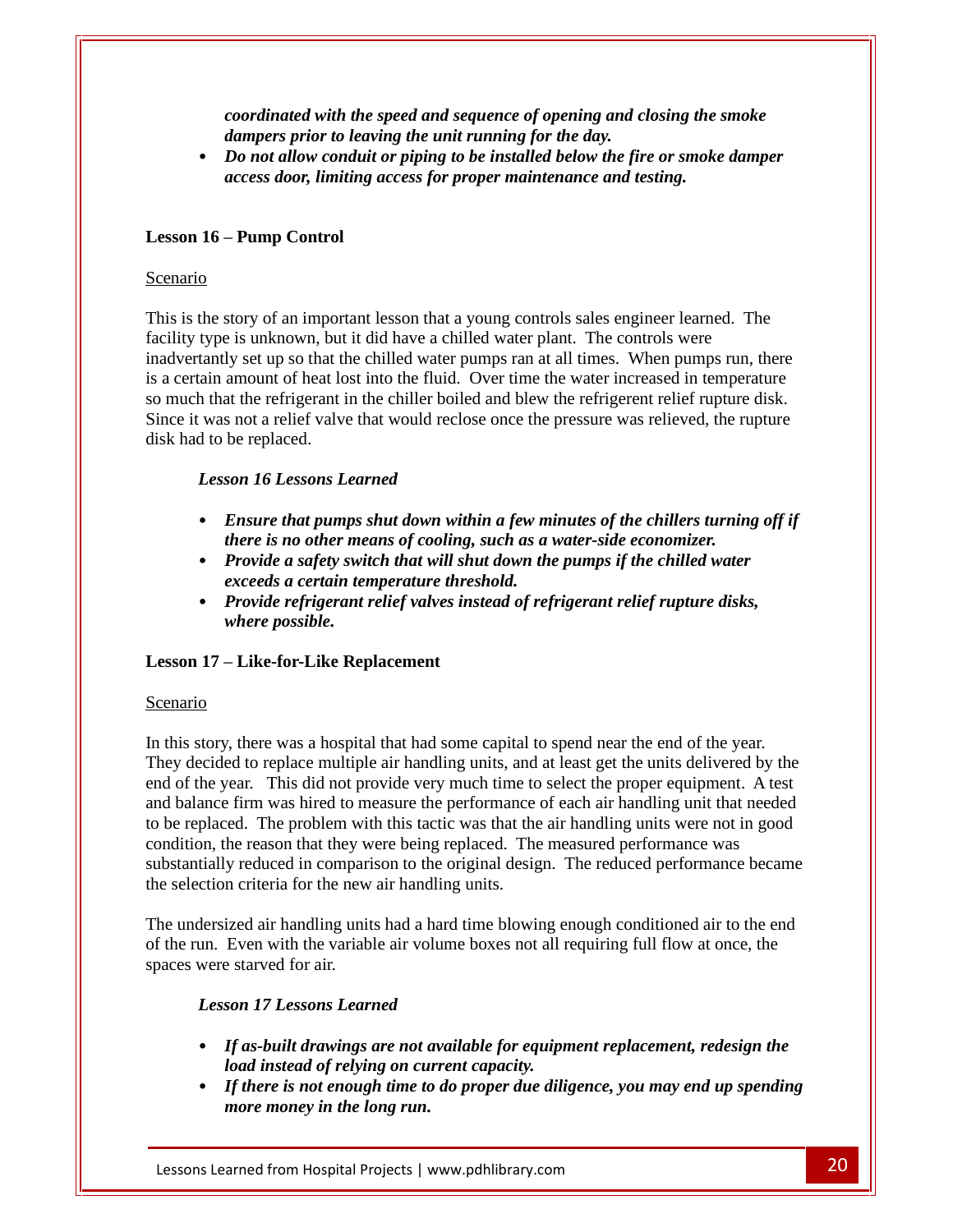#### **Summary**

Throughout this lesson, you have had a chance to learn from other people's experiences in hospitals. Most of these lessons can be transferred to other types of design and construction projects.

While shame may frighten you from sharing your experiences with others, develop a culture of life-long learning with your collegues so that they and you may all benefit from each other's experiences without having to learn of life-long learning with your collegues so that they and you may all benefit from each

The benefit of learning lessons the hard way, by making mistakes, is that you are less likely to repeat the mistakes. A personal experience is a better teacher than if you only heard about someone else's experience. to repeat the mistakes. A personal experience is a better teacher than if you only heard about

Engineering is a complex and important field that impacts all of society. In our effort to provide safe, comfortable environments for occupants, we need to use all of our resources to provide the best product possible. Sometimes, that means that we need to review each other's work or share lessons learned with e provide the best product possible. Sometimes, that means that we need to review each degrade one another, but to provide safety for society and prudent use of money and resources for our customers.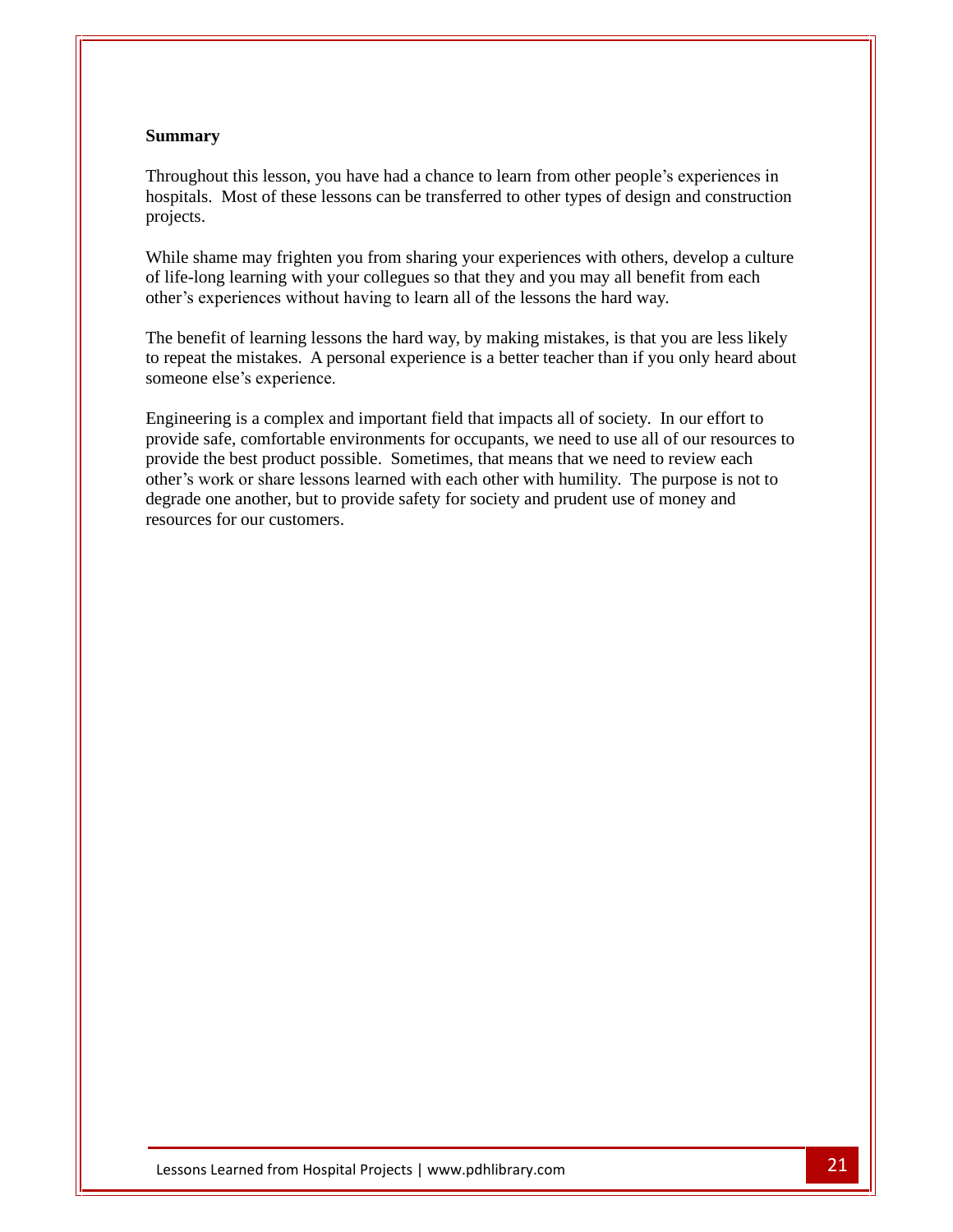## **References**

- EPA Actions to Protect the Public from Exposure to Asbestos. (2020, March 20). Retrieved August 28, 2020, from [https://www.epa.gov/asbestos/epa-actions-protect-public](https://www.epa.gov/asbestos/epa-actions-protect-public-) exposure-asbestos
- Overview of the Asbestos National Emission Standards for Hazardous Air Pollutants (NESHAP). (2019, January 30). Retrieved August 28, 2020, from [https://www.epa.gov/asbestos/overview-asbestos-national-emission-standards](https://www.epa.gov/asbestos/overview-asbestos-national-emission-standards-) hazardous-air-pollutants-neshap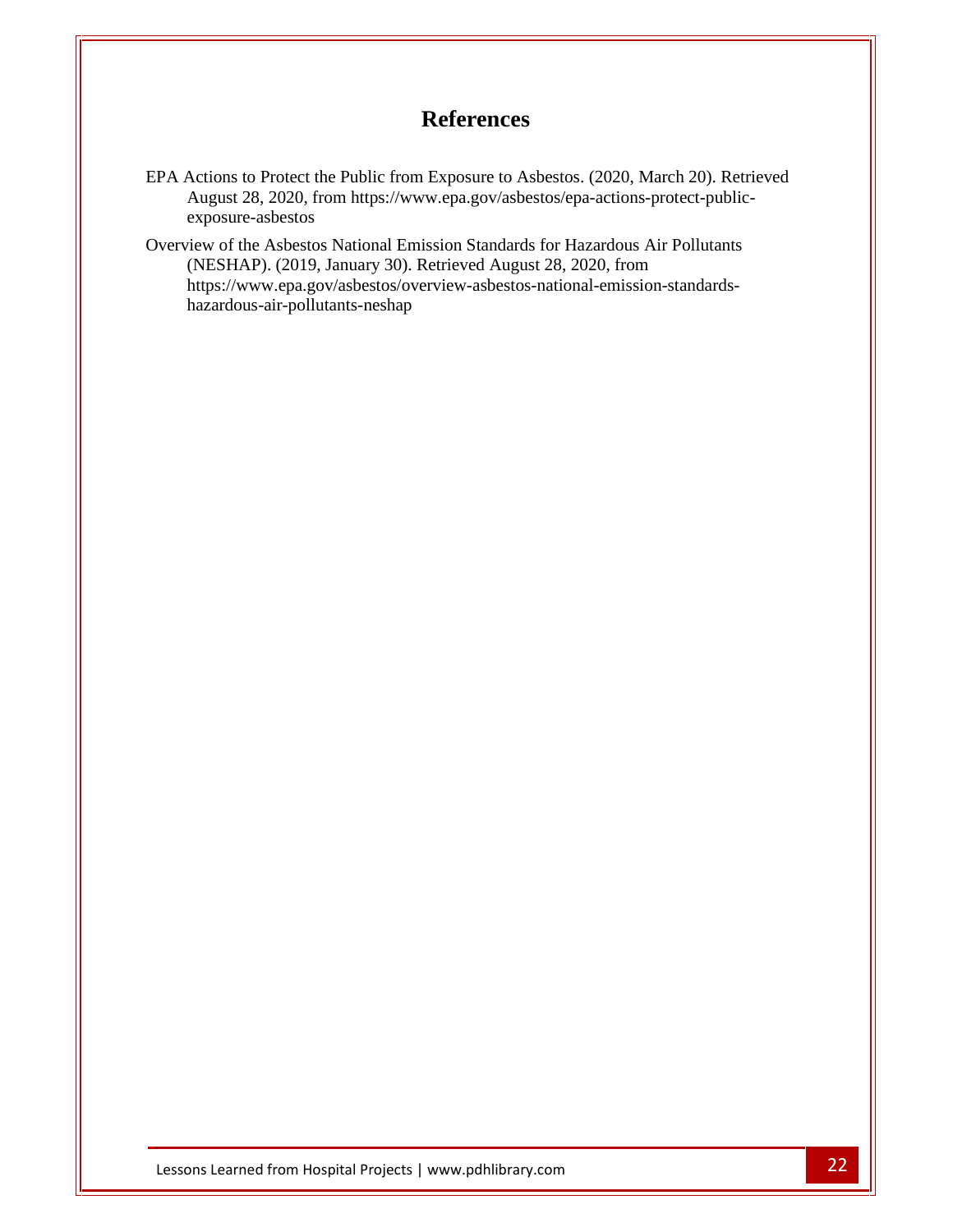# **Lessons Learned from Hospital Projects - Quiz<br>
Updated: 11/28/2020<br>
True or False? Design and install electrical panels with additional margin between**

**Updated: 11/28/2020**

- $2000 \times 3225$  and  $2000$  and  $2000$  and  $2000$  and  $2000$  and  $2000$  and  $2000$  and  $2000$  and  $2000$  and  $2000$  and  $2000$  and  $2000$  and  $2000$  and  $2000$  and  $2000$  and  $2000$  and  $2000$  and  $2000$  and  $2000$  and  $2000$ e or False? D<br>e amp interrup<br>True e or False? De<br>e amp interrup<br>True<br>False 2. True or False? Design and install electrical panels with additional margin betwe<br>the amp interrupting capacity of the panel and the available fault at that panel.<br>a. True<br>b. False<br>2. True or False? Under-size exhaust fa the amp interrupting capacity of the panel and the available fault at that panel.
	- a. True
	-
- True<br>True<br>False<br>ue or False? U<br>True True<br>False<br>ue or False? U<br>True<br>False
	- a. True
- True or False? Under-size exhaust fans to allow for leaky construction?<br>a. True<br>b. False<br>True or false? Plan for something to go wrong in forecasting outage durations. True<br>False<br>ie or false? Pl<br>True Frue<br>False<br>ie or false? Pla<br>True<br>False True or false? Plan for something to go wrong in forecasting outage<br>a. True<br>b. False<br>Which tvpes of rooms have critical pressure requirements?
	- a. True
	- b. False
- True<br>False<br>nich types of rooms have<br>Operating rooms True<br>False<br>nich types of rooms hav<br>Operating rooms<br>Isolation rooms False<br>
ich types of rooms have critical pressure red<br>
Operating rooms<br>
Isolation rooms<br>
Pharmacy compounding clean rooms Mich types of rooms have<br>All of the above<br>The above<br>Suppose above<br>The above<br>All of the above
	- a. Operating rooms<br>b. Isolation rooms
	-
	- Isolation rooms<br>Pharmacy compounding<br>All of the above<br>cording to the lesson, av<br>Operating rooms c. Pharmacy comp<br>d. All of the above<br>According to the le<br>a. Operating room<br>b. Kitchens
	- d. All of the above All of the above<br>cording to the<br>Operating roo<br>Kitchens<br>Offices d.
- According to the lesson, avoid installing sanitary piping above which types of spaces?<br>According to the lesson, avoid installing sanitary piping above which types of spaces? cording to the lesson, a<br>Operating rooms<br>Kitchens<br>Offices<br>both a and b 6.
	-
	-
	-
	- c. Offices<br>d. both a and b
- True or false? If the certification sticker on a louver will be hidden after it is installed.<br>True or false? If the certification sticker on a louver will be hidden after it is installed. a. Operating rooms<br>
b. Kitchens<br>
c. Offices<br>
d. both a and b<br>
True or false? If the certification sticker on a louver will be hidd<br>
you should take a picture of the sticker prior to installation. Offices<br>both a and b<br>ue or false? If<br>u should take<br>True both<br>
ie or<br>
i sho<br>
True<br>
False
	-
	-